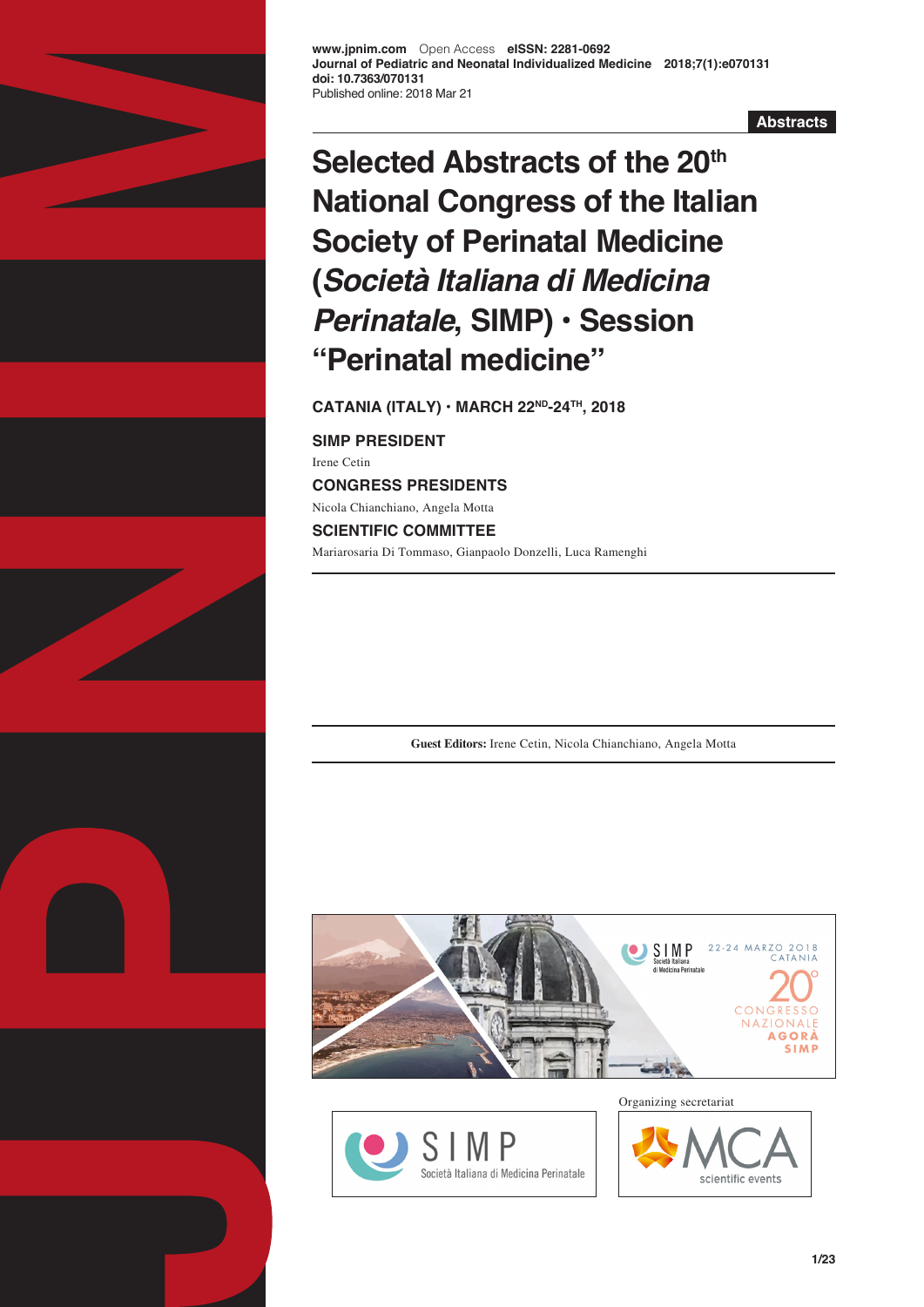### **HOW TO CITE**

[Abstract's authors]. [Abstract's title]. In: Selected Abstracts of the 20<sup>th</sup> National Congress of the Italian Society of Perinatal Medicine (*Società Italiana di Medicina Perinatale*, SIMP); Catania (Italy); March 22-24, 2018; Session "Perinatal medicine". J Pediatr Neonat Individual Med. 2018;7(1):e070131. doi: 10.7363/070131.

#### **ABS 1**

### **INDUCTION OF LABOR IN CONSTITUTIONALLY SMALL FOR GESTATIONAL AGE FETUSES AT TERM OF PREGNANCY: DOES GESTATIONAL AGE IMPACT DELIVERY OUTCOME?**

R. Cuzzola<sup>1</sup>, V. Seravalli<sup>2</sup>, E. Magro-Malosso<sup>2</sup>, G. Rovero<sup>1</sup>, F. Perelli<sup>1</sup>, M. Di Tommaso<sup>2</sup>, F. Petraglia<sup>1</sup>

*1 Division of Obstetrics and Gynecology, Department of Biomedical, Experimental and Clinical Sciences, University of Florence, Florence, Italy 2 Division of Pediatrics, Obstetrics and Gynecology, Department of Health Science, Careggi Hospital, University of Florence, Florence, Italy*

#### INTRODUCTION

The appropriate gestational age for induction of labor (IOL) of small for gestational age (SGA) fetuses without Doppler abnormalities remains object of debate. Previous studies evaluating perinatal outcome often do not distinguish between small fetuses (estimated fetal weight, EFW, less than the  $10<sup>th</sup>$  percentile) with Doppler abnormalities, who meet the criteria for intrauterine growth restriction, and those that are "constitutionally small", without Doppler abnormalities. This group is considered at lower risk of adverse outcome (also called "constitutionally SGA"), and therefore some experts suggest expectant management until 39 or 40 weeks, in the absence of abnormal results at fetal monitoring or maternal comorbidity. The aim of this study was to compare the outcome of IOL before or after 38 weeks in SGA fetuses at term of pregnancy. METHODS

We conducted a retrospective observational study on women with singleton pregnancy at term  $(> 37$  weeks) complicated by a diagnosis of SGA fetus, who were referred to Careggi University Hospital in Florence between 2012 and 2016 for IOL. Constitutionally SGA fetuses were defined as those with an EFW or an abdominal circumference between 3<sup>rd</sup> and 10<sup>th</sup> centile for gestational age, with normal amniotic fluid level and no Doppler abnormalities. Exclusion criteria were: other indications to IOL, such as premature rupture of membranes, maternal comorbidities, or abnormal fetal heart rate tracing. Patients who had spontaneous labor or elective cesarean section were also excluded. Mode of delivery was compared between cases induced before and after 38 weeks. The mode of IOL and rate of adverse neonatal outcome were also compared between groups. Statistical analysis included chisquare or Fisher exact test for categorical variables, and t-test or Mann-Withney test for continuous variables, based on their distribution. A p-value < 0.05 was considered statistically significant.

#### RESULTS

109 pregnancies that fulfilled the inclusion criteria were identified. Sixteen of these (15%) were induced before 38 weeks, while 93 (85%) were induced at or after 38 weeks. Maternal characteristics were similar between groups. A statistically significant difference was observed in the use of oxytocin, which was administered twice more in cases induced before 38 weeks as compared to cases induced after 38 weeks ( $p = 0.04$ ). The rate of cesarean section for failed IOL was significantly higher in the group induced before 38 weeks compared to cases induced later ( $p = 0.002$ ) (**Tab. 1**). No significant difference in neonatal outcome was observed between the two groups.

#### **CONCLUSIONS**

In pregnancies with a diagnosis of constitutionally SGA fetus, with normal Doppler assessment and absence of maternal indications for delivery before 38 weeks, the decision to extend pregnancy beyond 38 weeks (but no later than 40 weeks) may be more appropriate, since IOL before this threshold is associated with a greater rate of cesarean sections due to failed IOL.

**Table 1 (ABS 1).** Delivery outcome after labor induction before or after 38 weeks in SGA fetuses.

|                                                  | 37 <sup>+0</sup> -37 <sup>+6</sup> weeks at induction of labor<br>$(n = 16)$ | $\geq$ 38 weeks at induction of labor<br>$(n = 93)$ | p-value |
|--------------------------------------------------|------------------------------------------------------------------------------|-----------------------------------------------------|---------|
| Spontaneous vaginal delivery                     | 11 (68.8%)                                                                   | 76 (81.7%)                                          | n.s.    |
| Operative vaginal delivery                       |                                                                              | $5(5.3\%)$                                          | n.s.    |
| Emergency cesarean section in labor              |                                                                              | 6(6.5%)                                             | n.s.    |
| Cesarean section not in labor (failed induction) | $5(31.2\%)$                                                                  | 6(6.5%)                                             | 0.002   |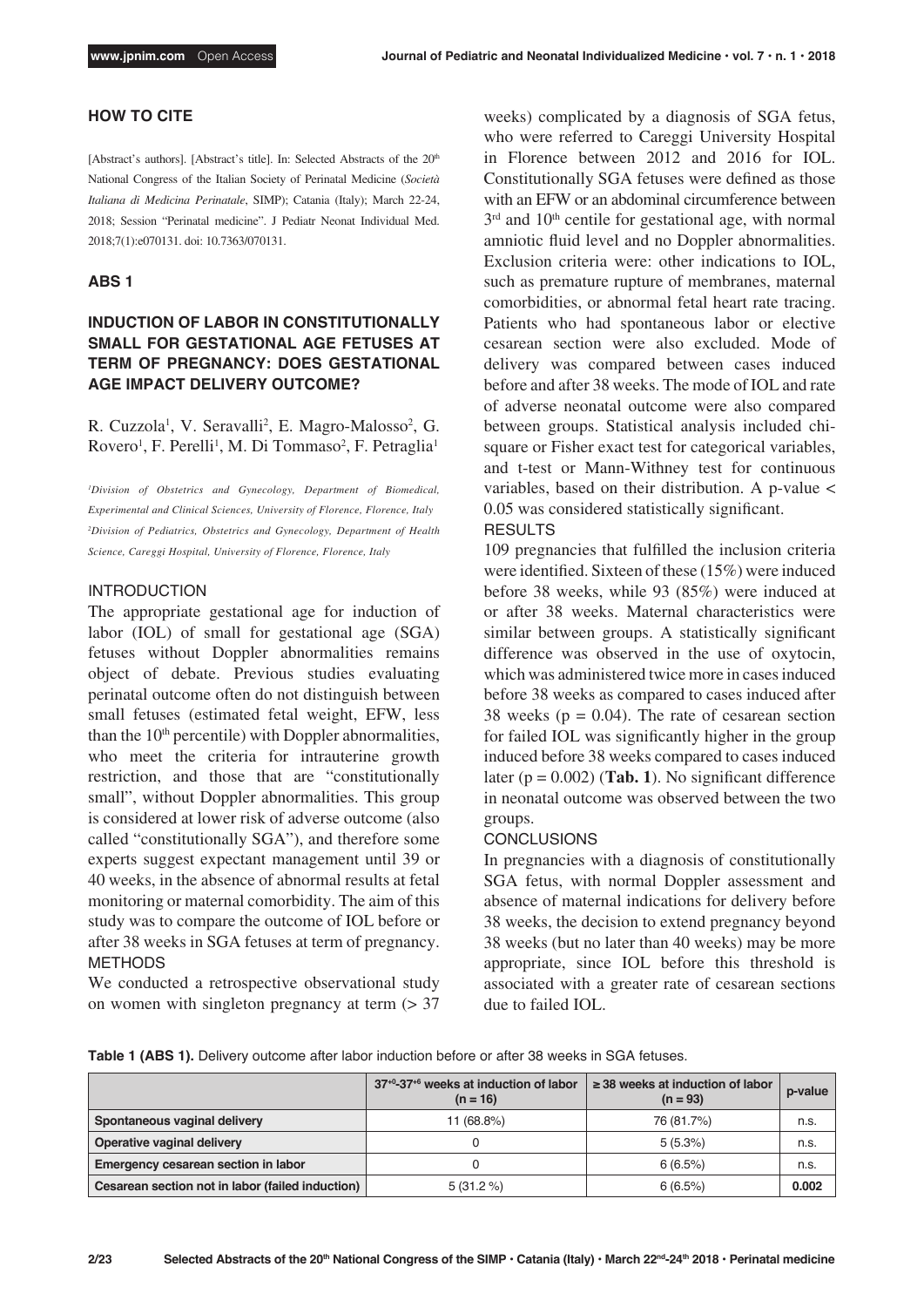#### **ABS 2**

### **PREDICTION OF PRETERM BIRTH IN ASYMPTOMATIC WOMEN WITH REDUCED CERVICAL LENGTH: A PROSPECTIVE STUDY ON MATERNAL INFLAMMATORY MARKERS**

C. Linari<sup>1</sup>, E. Magro-Malosso<sup>2</sup>, S. Paccosi<sup>2</sup>, A. Parenti<sup>2</sup>, V. Seravalli<sup>2</sup>, M. Di Tommaso<sup>2</sup>, F. Petraglia<sup>1</sup>

*1 Division of Obstetrics and Gynecology, Department of Biomedical, Experimental and Clinical Sciences, University of Florence, Florence, Italy 2 Division of Pediatrics, Obstetrics and Gynecology, Department of Health Science, Careggi Hospital University of Florence, Florence, Italy*

#### INTRODUCTION

Preterm birth (PTB) is associated with an increased risk of neonatal morbidity and mortality. The pathophysiology of PTB is complex, with multiple pathways including maternal systemic and genital tract infections. Although several maternal inflammatory biomarkers have been associated with spontaneous PTB, their role in asymptomatic women is still unclear. We sought to examine the relationship between maternal markers of inflammation and PTB in asymptomatic women with reduced cervical length (CL) and no previous PTB.

#### **METHODS**

Prospective study in pregnant women with a singleton gestation between the  $24<sup>th</sup>$  and  $34<sup>th</sup>$  week of gestation. Patients who were referred to the highrisk clinic of Careggi University Hospital in Florence between 2015 and 2017 for cervical shortening (< 25 mm) were recruited. CL was measured by transvaginal ultrasonography. Exclusion criteria were: multiple gestation, previous PTB, active labor or premature rupture of membranes at initial assessment, fetal anomalies, vaginal bleeding at recruitment and presence of cervical cerclage or pessary. Maternal blood sample, vaginal swab and CL measurement were performed at recruitment. Levels of cytokines including interleukin (IL)- 8, heat shock protein 70 (HSP-70), matrix metalloproteinase 8 (MMP-8) in maternal plasma and vaginal swabs samples were determined using Luminex xMAP technology. Maternal demographic and obstetric characteristics, as well as delivery outcome, were collected. Women were divided into two groups, a term-birth group and a PTB group, according to gestational age  $(GA)$  at delivery  $(\geq$  or < 37 weeks of gestation, respectively). Statistical

| <b>Factor</b><br>ng | Term group<br>$(n = 26)$ | PTB group<br>$(n = 9)$ | p-value |
|---------------------|--------------------------|------------------------|---------|
| HSP-70 plasma       | 57.64 (16.98)            | 60.62 (6.60)           | 0.65    |
| HSP-70 swab         | 9.05(4.47)               | 16.59 (4.93)           | 0.01    |
| IL-8 swab           | 0.69(0.49)               | 0.63(0.49)             | 0.80    |
| MMP-8 plasma        | 0.82(0.35)               | 0.75(0.42)             | 0.63    |
| IL-8 plasma         | 5.33(0.97)               | 4.30 (1.99)            | 1.00    |
| MMP-8 swab          | 54.16 (1.02)             | 131.59 (3.12)          | 0.54    |

**Table 1 (ABS 2).** Maternal markers of inflammation in the 2 groups (term and preterm) and statistical significance.

Data are presented as n (%).

PTB: preterm birth; IL-8: interleukin 8; HSP-70: heat shock protein 70; MMP-8: matrix metalloproteinase 8.

analysis included chi-square test for comparison of categorical variables, Shapiro-Wilk to test normality of continuous variables and t-test or Mann-Whitney tests for comparisons among continuous variables, based on their distribution. A p-value  $< 0.05$  was considered statistically significant.

#### RESULTS

Overall, 35 women were included in our preliminary analysis. The mean GA at recruitment was 27.20 ± 1.81 weeks. Among gestational characteristics, no significant differences were found between the term and preterm group in the frequency of other obstetrical pathologies, which occurred in 15.4% of women in the term group compared to 44.4% in the preterm group ( $p = 0.16$ ). PTB occurred in 9 women (25.7%). Mean GA at delivery was 38.7  $\pm$  1.1 in the term-birth group, and 32.4  $\pm$  2.8 in the PTB group. Higher concentrations of HSP-70 in the cervical swab were found in the PTB group, compared to the term group (mean concentration  $16.6 \pm 4.9$  ng vs  $9.1 \pm 4.5$  ng, respectively, p = 0.013) (**Tab. 1**). No differences in the other maternal inflammatory markers concentrations either in plasma or swab samples were found between the two groups.

#### **CONCLUSIONS**

In asymptomatic women with cervical length shortening at 24 to 34 weeks of gestation and no previous PTB, higher levels of HSP-70 in the vaginal swab are associated with increased risk of premature delivery.

#### **ABS 3**

**MULTIVARIABLE EVALUATION OF THE MATERNAL HEMODYNAMIC PROFILE IN HIGH-RISK PREGNANCIES COMPLICATED BY INTRAUTERINE GROWTH RESTRICTION: A PROSPECTIVE STUDY**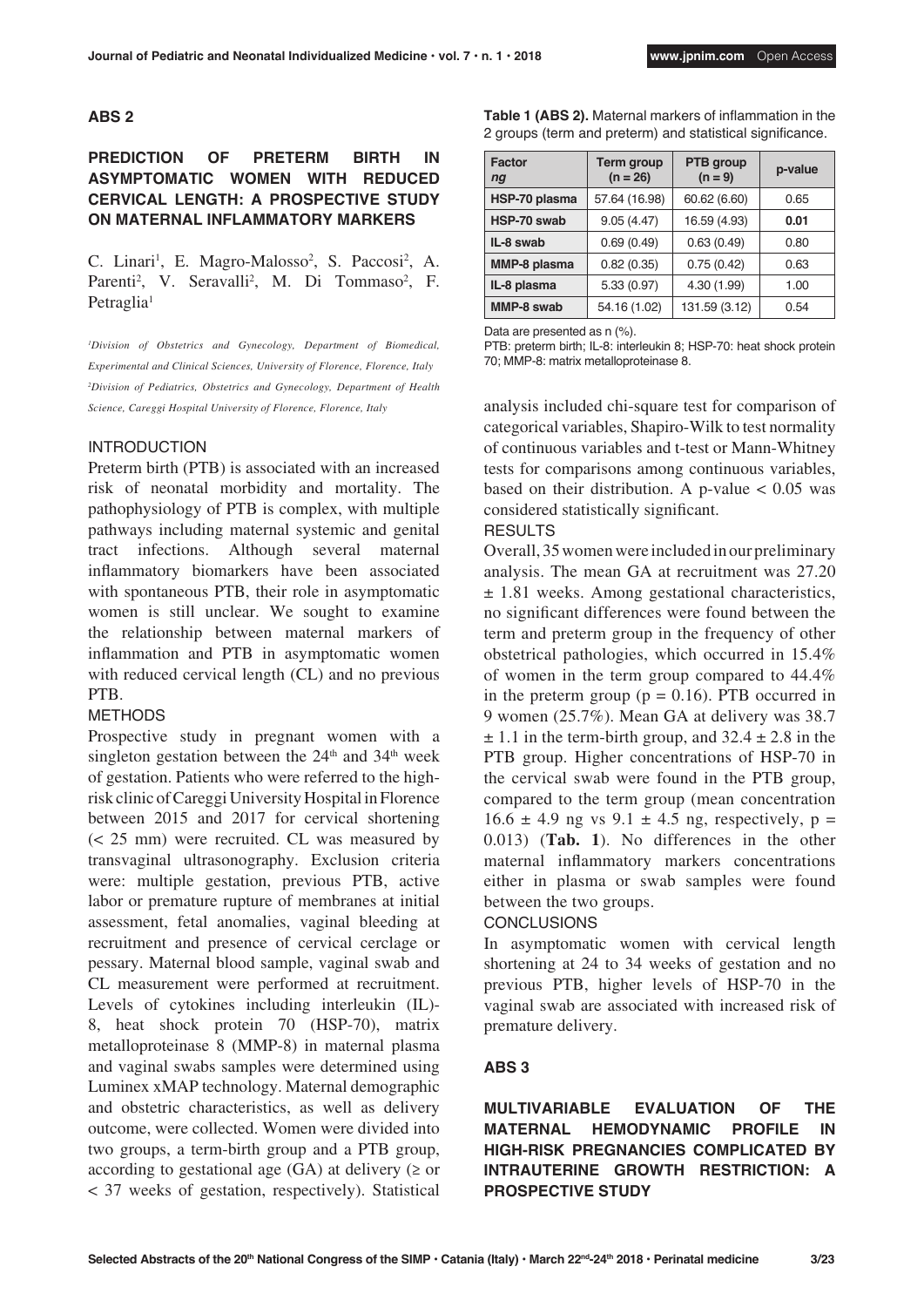### D. Di Martino<sup>1</sup>, E. Ferrazzi<sup>2,3</sup>, M. Garbin<sup>4</sup>, F. Fusè<sup>1</sup>, T. Izzo<sup>1</sup>, J. Duvekot<sup>5</sup>, A. Farina<sup>6</sup>

*1 Department of Woman, Mother and Neonate, Buzzi Children's Hospital, University of Milan, Milan, Italy*

*2 Department of Obstetrics and Gynecology, Fondazione IRCCS Ca' Granda – Ospedale Maggiore Policlinico, Milan, Italy*

*3 Department of Biomedical and Clinical Sciences, University of Milan, Milan, Italy*

*4 Unit of Cardiology, Buzzi Children's Hospital, Milan, Italy*

*5 Division of Obstetrics and Prenatal Medicine, Department of Obstetrics and Gynecology, Erasmus MC University Medical Center, Rotterdam, the Netherlands*

*6 Division of Obstetrics and Prenatal Medicine, Department of Medicine and Surgery (DIMEC), Sant'Orsola-Malpighi Hospital, University of Bologna, Bologna, Italy*

### INTRODUCTION

The aim of this study was to evaluate the effect of mild  $(5<sup>th</sup>-10<sup>th</sup>$  percentile) and severe  $(< 5<sup>th</sup>$  percentile) intrauterine growth restriction (IUGR) on maternal hemodynamic parameters in high-risk pregnant women using a multivariable analysis and adjusting for major confounding factors.

#### METHODS

A prospective cohort study was conducted between January 2013 and April 2016 and included 136 high-risk pregnant women between 24 and 39 weeks of gestation. Three cohorts of patients were recruited, which were composed of 49 fetuses appropriate for gestational age, 47 mild IUGR fetuses  $(5<sup>th</sup>-10<sup>th</sup>$  percentile) and 40 severe IUGR fetuses  $(< 5<sup>th</sup>$  percentile). Maternal echocardiography was performed at the time of enrollment and included hemodynamic parameters of systolic-diastolic function and cardiac remodeling indices. Data were analyzed using a univariable analysis and a multivariable general linear model (GLM). The GLM coefficients were used to estimate the effect of IUGR after adjusting for significant confounding factors of hemodynamic parameters.

### RESULTS

Heart rate, total vascular resistance, total vascular resistance index, cardiac output, cardiac index, early and late diastolic Tissue-Doppler velocity ratio, left ventricular mass and left ventricular mass index were influenced by IUGR. The influence of IUGR on these parameters remained after the model was adjusted for hypertension (preeclampsia and gestational hypertension) and smoking.

#### **CONCLUSIONS**

In pregnancies at high-risk for IUGR and hypertensive disorders of pregnancy, intrauterine growth restriction has a significant independent effect on most maternal hemodynamic parameters, even when its impact is adjusted for major cardiovascular confounding factors.

#### **ABS 4**

**REGIONAL AUDIT SYSTEM IMPLEMENTA-TION FOR STILLBIRTH: A WAY TO BETTER UNDERSTAND AND TARGET THE PHENOMENON**

G. Po'<sup>1</sup>, F. Monari<sup>1</sup>, F. Zanni<sup>1</sup>, C. Lupi<sup>2</sup>, F. Facchinetti<sup>1</sup> for the Regional Audit System for Stillbirth Group

<sup>1</sup>Obstetric and Gynecology Unit, Mother Infant Department, University of *Modena and Reggio Emilia, Modena, Italy*

*2 Regional Department of Information Technologies, Emilia Romagna (RER), Bologna, Italy*

#### INTRODUCTION

Despite the large numbers of Stillbirth (SB) occurring every year, global attention for this issue is still low. The World Health Organization suggests all countries to implement high quality national audits for perinatal mortality to improve the registration of all perinatal deaths and the identification of cause of death. This study aims to evaluate the efficacy of implementation of a Regional Audit System (RAS) for SB in Emilia-Romagna.

#### METHODS

All cases of SB (> 22 weeks) have been enrolled in the period 2014-2016. For every case the same diagnostic workup including placental histology, fetal autopsy, microbiology, maternal-fetal haemorrhage and genetic tests was performed. A clinical record with main lab and clinical data about mother and fetus was filled in, and each case was discussed in a multidisciplinary local audit. Data were reviewed in RAS commission in order to assign a cause of death to every SB, by using the ReCoDe classification, and to evaluate the quality of care.

### RESULTS

332 cases of SB were recognised among 107,528 live births (3.09‰). Sixteen cases were recognized by RAS while not with current recordings. Intrapartum cases (5.2%) were a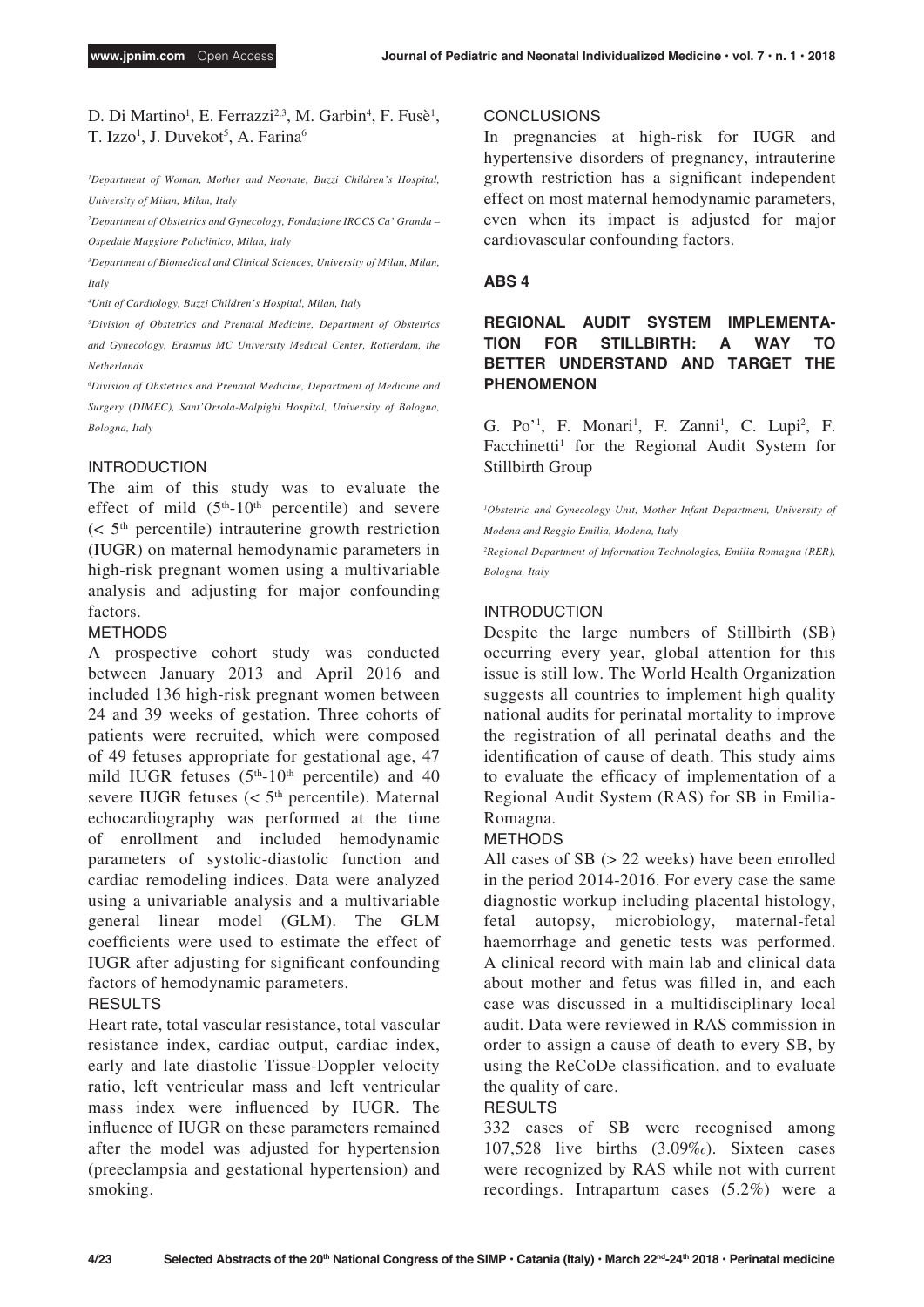minority. In respect with local classification, RAS commission attributed different causes of death in 55 cases (16.7%). According to ReCoDe, the most prevalent groups of causes were: placental (38.5%), fetal (17.6%), cord (14.2%) and maternal diseases (7.6%). In 47 cases (14.2%) the cause remained unexplained. At multivariate analysis, infections were most likely in early SB,  $<$  28 weeks ( $p = 0.001$ ) and intrapartum cases ( $p$ )  $= 0.002$ ), while maternal disorders were mostly associated with overweight/obese women ( $p =$  $(0.01)$  and large for gestational age ( $p = 0.007$ ). In 36 cases death was judged as possibly/probably preventable if a strict observation of perinatal management protocols was performed.

#### CONCLUSIONS

RAS increases recording precision and significantly changes locally attributed causes. More than 2/3 of SB causes were associated to the fetus and its annexes, leaving < 15% still unexplained. RAS allows identifying sub-optimal care processes and populations, which benefit from targeted prevention measures. These data demonstrate that RAS could be potentially implemented nationwide. Further researches are needed to better understand the link between histopathological signs of placental pathology and SB etiology, in order to reduce the number of unexplained SB and allow counselling on future pregnancy.

#### **ABS 5**

### **FETAL GENDER PAIRING AND OBSTETRIC OUTCOME IN TWIN PREGNANCY: A 7-YEARS RETROSPECTIVE STUDY AT SINGLE CENTRE**

S. Vannuccini<sup>1</sup>, C. Linari<sup>2</sup>, M. Aldinucci<sup>2</sup>, M. Di Tommaso<sup>1</sup>, F. Petraglia<sup>2</sup>

*1 Division of Pediatrics, Obstetrics and Gynecology, Department of Health Science, Careggi Hospital, University of Florence, Florence, Italy 2 Division of Obstetrics and Gynecology, Department of Biomedical, Experimental and Clinical Sciences, University of Florence, Florence, Italy*

#### INTRODUCTION

During the last two decades several evidences have shown the role of fetal gender in pregnancy outcome. Male gender has been shown to be associated with higher incidence of preterm labor, gestational diabetes, failure of progression in labor and higher cesarean section rate for fetal distress. Most studies have been conducted on singleton pregnancies, while few evidences

support a potential role of fetal gender pairing in twin pregnancies.

### METHODS

A retrospective observational study was conducted on a cohort of 947 women with multiple pregnancies who delivered in 7-years time at a single university tertiary hospital. Clinical data were extracted by reviewing obstetric records through a standardized electronic database regarding maternal characteristics (age, prepregnancy BMI, parity, assisted reproductive technologies [ART]), complications occurred during pregnancy and all data regarding labor and delivery, including neonatal outcome. Only twin pairs with complete data were included and the analysis was performed on monochorionic (MC) and dichorionic (DC) diamniotic (DA) pregnancies separately. Pregnancy and delivery outcomes were investigated comparing the groups: femalefemale, male-male, and opposite sex, by using Fisher's exact test or chi-square test and t Student test or ANOVA test, as appropriate. A p-value less than 0.05 was considered statistically significant. RESULTS

The group of MCDA twins included 173 cases and the comparison between the female-female vs male-male groups did not result in any differences in terms of maternal characteristics and pregnancy outcome. However, a trend was observed in increased rate of fetal growth restriction (FGR), intrauterine death (IUD) and spontaneous preterm birth ( $sPTB$ ) < 28 and 32 weeks in males than females. Regarding neonatal outcome, males were more likely to report an Apgar score  $< 7$  at 5 minutes ( $p = 0.001$ ). The group of DCDA twins included 686 cases and no differences resulted from the comparison among the 3 groups in terms of pregnancy complications and neonatal outcome. DCDA pregnancies conceived by ART were more likely to have one or both female gender fetuses ( $p = 0.003$ ) rather than males. Results are presented in **Tab. 1**. **CONCLUSIONS** 

Fetal sex seems to have a less pronounced effect in twin than in singleton pregnancies, suggesting that a more complex interplay among different factors contribute to pregnancy outcome in multiple pregnancies. However, we confirmed that male-male pairs in MCDA twins have a worse adaptation to extrauterine life with significantly lower Apgar score than the females. Besides, an increasing trend in sPTB, FGR and IUD in males pairs has been observed.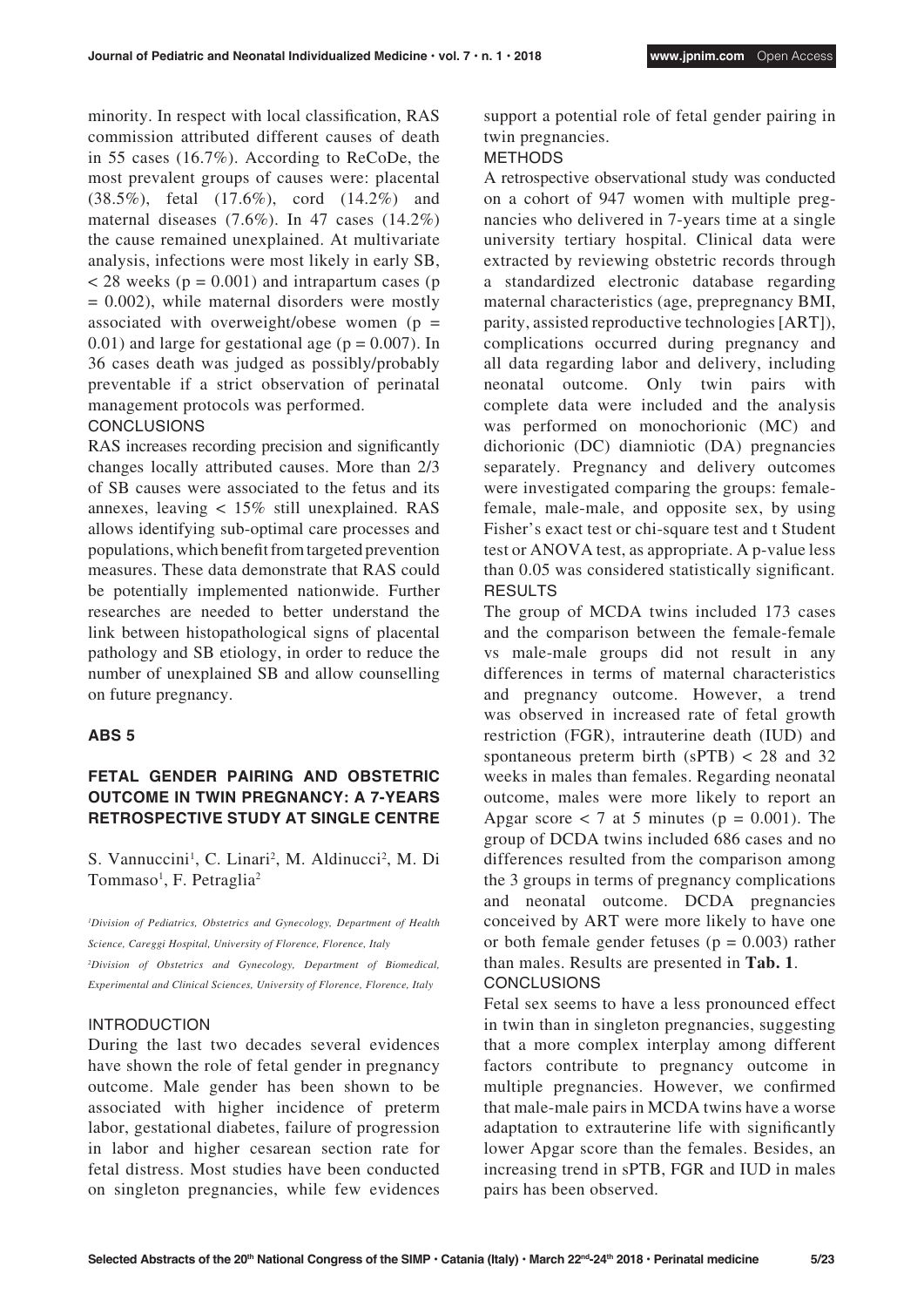**Table 1 (ABS 5).** Fetal gender pairing and pregnancy outcome in monochorionic diamniotic (MCDA) and dichorionic diamniotic (DCDA) twins.

|                                          | <b>MCDA</b> twins<br>$(n = 173)$              |                                    |       |                                                |                                     |                                       |                                                              |
|------------------------------------------|-----------------------------------------------|------------------------------------|-------|------------------------------------------------|-------------------------------------|---------------------------------------|--------------------------------------------------------------|
|                                          | <b>Female-female</b><br>fetuses<br>$(n = 84)$ | Male-male<br>fetuses<br>$(n = 89)$ | p     | <b>Female-female</b><br>fetuses<br>$(n = 186)$ | Male-male<br>fetuses<br>$(n = 177)$ | Female-male<br>fetuses<br>$(n = 323)$ | P                                                            |
| Maternal age                             | $32.2 \pm 0.6$                                | $32.8 \pm 0.6$                     | 0.102 | $35.0 \pm 0.4$                                 | $34.4 \pm 0.4$                      | $35.8 \pm 0.3$                        | $0.9963$ a vs b<br>0.3269 a vs c<br>$0.0233^{\text{b vs c}}$ |
| <b>BMI</b>                               | $21.9 \pm 3.5$                                | $22.5 \pm 3.9$                     | 0.279 | $22.6 \pm 0.3$                                 | $22.7 \pm 0.3$                      | $22.9 \pm 0.3$                        | 1.000                                                        |
| <b>Nulliparity</b>                       | 51 (60.7%)                                    | 52 (58.4%)                         | 0.440 | 140 (75.3%)                                    | 120 (65.8%)                         | 236 (73.1%)                           | 0.259                                                        |
| <b>ART</b> conception                    | 7(8.3%)                                       | 13 (14.6%)                         | 0.238 | 113 (60.8%)                                    | 81 (45.8%)                          | 96 (60.7%)                            | 0.003                                                        |
| <b>Hypertensive disorders</b>            | 2(2.4%)                                       | 2(2.2%)                            | 0.668 | 14 (33.3%)                                     | 11 (26.2%)                          | 17 (40.5%)                            | 0.509                                                        |
| <b>Gestational diabetes</b>              | 12 (14.3%)                                    | 8(9%)                              | 0.197 | 40 (30.1%)                                     | 34 (25.6%)                          | 59 (47.1%)                            | 0.671                                                        |
| FGR (at least 1 fetus)                   | 13 (15.5%)                                    | 16 (18%)                           | 0.407 | 23 (12.4)                                      | 23 (13%)                            | 50 (15.5%)                            | 0.563                                                        |
| <b>Admission for threatened</b><br>labor | 12 (14.3%)                                    | 8(9%)                              | 0.197 | 28 (15.1%)                                     | 27 (15.2%)                          | 50 (15.5%)                            | 0.992                                                        |
| <b>Obstetric cholestasis</b>             | 4(4.8%)                                       | 3(3.4%)                            | 0.527 | 13 (7.0%)                                      | 20 (11.3%)                          | 24 (24%)                              | 0.243                                                        |
| $PTB < 28$ weeks                         | 2(2.4%)                                       | 7(7.9%)                            | 0.099 | $11(5.9\%)$                                    | 12(6.8%)                            | $16(5.0\%)$                           | 0.692                                                        |
| $PTB < 32$ weeks                         | 19 (22.6%)                                    | 15 (16.9%)                         | 0.223 | 32 (17.2%)                                     | 32 (18.1%)                          | 53 (16.4%)                            | 0.892                                                        |
| <b>sPTB</b>                              | $11(13.1\%)$                                  | 14 (15.7%)                         | 0.392 | 37 (19.9%)                                     | 40 (22.6%)                          | 62 (19.2%)                            | 0.657                                                        |
| $sPTB < 28$ weeks                        | 2(2.4%)                                       | 4(4.5%)                            | 0.369 | $10(5.4\%)$                                    | $11(6.2\%)$                         | 14 (4.3%)                             | 0.646                                                        |
| $sPTB < 32$ weeks                        | 2(2.4%)                                       | $8(9.0\%)$                         | 0.060 | $17(9.1\%)$                                    | 18 (10.2%)                          | 33 (10.2%)                            | 0.918                                                        |
| Intrauterine death                       | $\mathbf 0$                                   | 4(4.5%)                            | 0.068 | $1(0.5\%)$                                     | 3(1.7%)                             | $3(0.9\%)$                            | 0.534                                                        |
| Emergency CS (not in labor)              | 22 (26.1%)                                    | 20 (22.4%)                         | 0.568 | 38 (20.4%)                                     | 38 (21.4%)                          | 51 (15.7%)                            | 0.251                                                        |
| Apgar score at 5 min < 7                 | $6(7.1\%)$                                    | 18 (20.2%)                         | 0.001 | 14 (7.5%)                                      | 14 (7.9%)                           | 22(6.8%)                              | 0.893                                                        |
| Low arterial cord pH $(< 7.2)$           | $5(5.9\%)$                                    | 4(4.4%)                            | 0.666 | 8(4.3%)                                        | 16 (9.3%)                           | 17 (5.3%)                             | 0.124                                                        |

MCDA: monochorionic diamniotic; DCDA: dichorionic diamniotic; ART: assisted reproductive technologies; FGR: fetal growth restriction; sPTB: spontaneous preterm birth.

#### **ABS 6**

### **INOSITOL STEREOISOMERS SUPPLEMENTA-TION AND INCIDENCE OF GESTATIONAL DIABETES MELLITUS IN WOMEN AT HIGH RISK OF THIS DISORDER**

G. Pavone<sup>1</sup>, B. Matarrelli<sup>1</sup>, D. Buca<sup>1</sup>, M. Leombroni<sup>1</sup>, E. Vitacolonna<sup>2</sup>, P.A. Mattei<sup>3</sup>, C. Celentano<sup>1</sup>

*1 Department of Obstetrics and Gynaecology, University "G. d'Annunzio", Chieti, Italy*

*2 Department of Internal Medicine, University "G. d'Annunzio", Chieti, Italy 3 Department of Neuroscience and Imaging, University "G. d'Annunzio", Chieti, Italy*

#### INTRODUCTION

Aim of our study is to test the hypothesis that inositol supplementation in pregnancy reduced the incidence of gestational diabetes mellitus (GDM) in women at high risk of this disorder and to identify the effects of different inositol stereoisomers on the insulin resistance and on GDM. There are no studies that tested which inositol stereoisomers supplementation, among myo-inositol, d-chiro-inositol and myo-dchiro-inositol, improve maternal and fetal outcome. METHODS

Our study is designed as a prospective, randomized, double-blind, placebo controlled clinical trial. Nonobese singleton pregnant women with an elevated fasting glucose in the first or early second trimester were enrolled in the study. Each woman was assigned randomly to a supplementation with myo-inositol, d-chiro-inositol and myo-d-chiro-inositol or placebo, during pregnancy. Main outcome measure in the study was the development of GDM on a 75 grams oral glucose tolerance test performed at 24 to 28 weeks' gestation. Secondary outcome measures were increased in BMI, need for maternal insulin therapy, macrosomia, polyhydramnios, neonatal birthweight and hypoglycemia.

#### RESULTS

39 women were allocated to receive myo-inositol, 36 women were allocated to receive d-chiro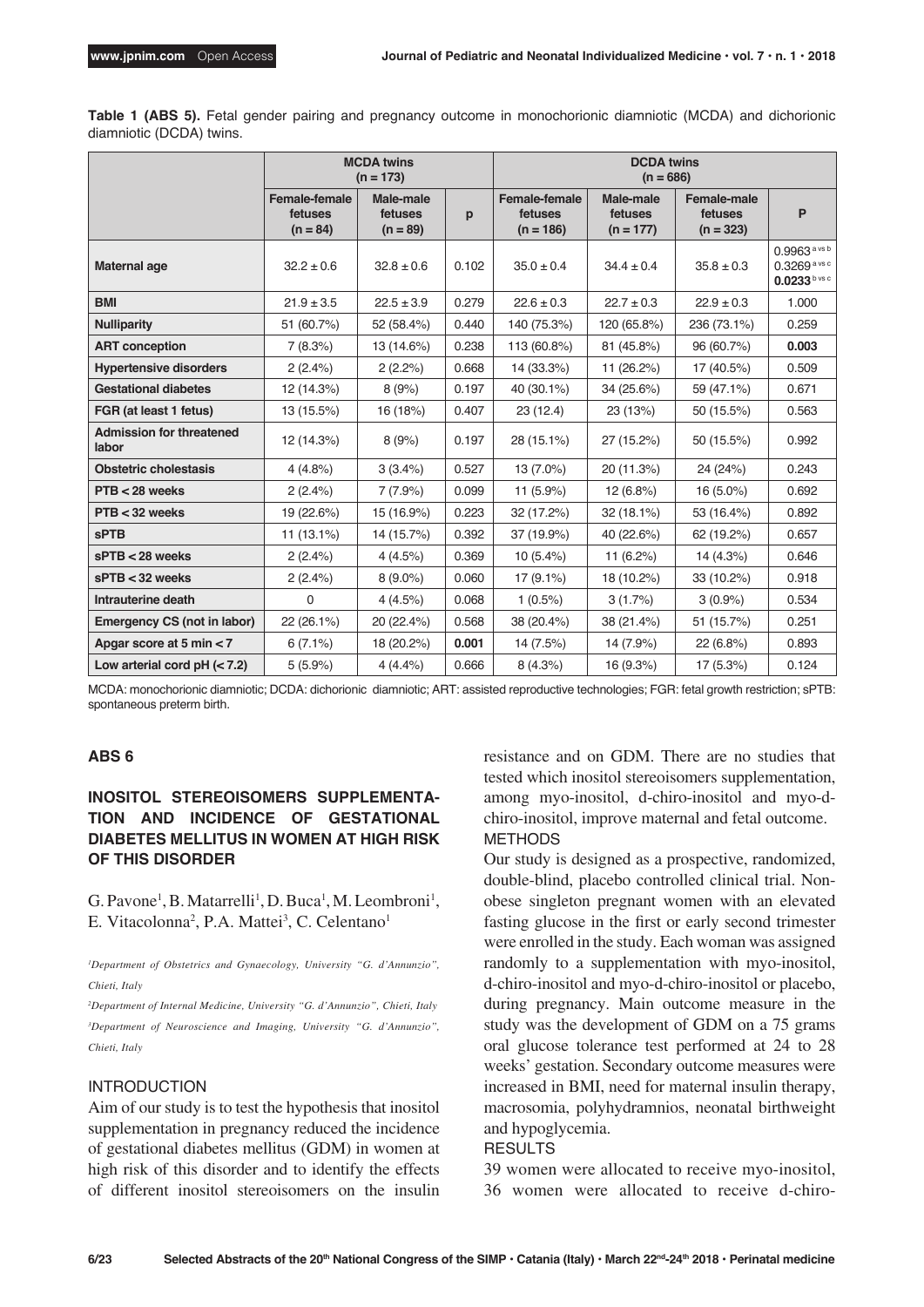inositol, 34 to receive myo-d-chiro-inositol and 56 placebo. The incidence of GDM in mid pregnancy was significantly reduced  $(p = 0.001)$  in women randomized to receive myo-inositol and d-chiroinositol compared to myo-d-chiro-inositol and placebo (relative risk 0.127). Women randomized to receive myo-inositol also required less insulin therapy, delivered at a later gestational age, had significantly smaller babies with fewer episodes of neonatal hypoglycemia compared to women treated with others inositol stereoisomers or placebo.

### **CONCLUSIONS**

Specifically myo-inositol supplementation in pregnancy reduced the incidence of GDM in women at high risk of this disorder. The reduction in incidence of GDM in the treatment arm was accompanied by improved both in maternal and fetal outcome.

#### **ABS 7**

### **CESAREAN SECTION: DELAYED CORD CLAMPING OR MILKING?**

S. Consonni<sup>1</sup>, I. Vaglio Tessitore<sup>1</sup>, C. Conti<sup>1</sup>, C. Plevani<sup>2</sup>, F. Torcasio<sup>3</sup>, A. Pintucci<sup>1</sup>, F. Bonati<sup>1</sup>, A. Locatelli $1,2$ 

*1 Department of Obstetrics and Gynecology, ASST Vimercate, Carate Brianza Hospital, University of Milano-Bicocca, Milan, Italy*

*2 Department of Obstetrics and Gynecology, ASTT Lecco, A. Manzoni Hospital, Lecco, Italy*

*3 Department of Pediatrics, ASST Vimercate, Carate Brianza Hospital, Carate Brianza, Italy*

#### INTRODUCTION

Delayed umbilical cord clamping (UCC) is defined as carried out more than 30-60 seconds after birth. Delayed clamping allows placental transfusion that provides an additional 30% of blood volume to the newborn, preventing iron deficiency in the first year of life. Neonatal benefits associated with this increased placental transfusion are higher hematological indices and better cardiopulmonary adaptation. Evidence suggests that cesarean section (CS), compared with vaginal delivery, is associated with a reduced placental transfusion; this is more evident in scheduled CS not in labor. Data on which factors affect placental transfusion in CS, and which is the best strategy to enhance it are lacking. Our aim was to assess the effect of umbilical cord milking (UCM) on neonatal hematocrit (Ht) at 48 hours, used as a placental-fetal transfusion indicator, in a cohort of CS.

#### **METHODS**

Prospective observational study including all singleton term pregnancies that underwent CS in 2 Community Hospitals. Cases with contraindication to delayed UCC were excluded. UCC was recommended to be after the first breath of the neonate and at least 60 sec after birth, and UCM was indicated when waiting over 60 sec was not possible. UCM consisted in 3 squeezes of 20 cm on the unclamped umbilical cord. Statistical analyses were conducted by SPSS<sup>®</sup> 24.0; p-value  $< 0.05$ was considered significant. For power analysis we considered a two tailed test with  $\alpha$  level 0.05 and 1-β level 0.8 and we needed 25 subjects per group to demonstrate a significant difference in Ht values with a standard deviation of 5.

#### RESULTS

We collected 99 CS, 53 elective and 44 performed in labor. In the whole population of CS the mean clamping time in the early UCC group was  $34 \pm 12$ sec and  $61 \pm 5$  sec in the delayed one. We performed early UCC and consequently UCM more frequently during CS in labor (40%) vs elective (17%) ( $p =$ 0.025). In the whole population UCM was correlated with a higher Ht  $(61.6 \pm 5.8 \text{ vs } 58.1 \pm 7.5, \text{ p} = 0.07)$ but not significantly, whether delayed UCC, or performing CS in labor did not influence this value. We further analyzed the subgroup of 53 elective CS in order to reduce the confounding effect of uterine contractions on placental transfusion; UCM led to significantly higher Ht (62.9  $\pm$  5.6 vs 58.6  $\pm$  4.3,  $p = 0.01$ , and this result was also significant after correcting for delayed UCC and waiting for the first breath at multivariate analysis ( $p = 0.03$ ). Also in this subgroup delayed UCC did not significantly affect Ht value  $(61.1 \pm 6.4 \text{ vs } 59.2 \pm 4.5, p = 0.3)$ . Moreover, UCM did not negatively affect neonatal bilirubin level or need of phototherapy.

### **CONCLUSIONS**

In term infants born after elective CS, UCM resulted in increased placental transfusion represented by significantly higher Ht at 48 hours in newborns, irrespective of timing of cord clamping.

#### **ABS 8**

**ARABIN CERVICAL PESSARY FOR PREVEN-TION OF PRETERM BIRTH IN SINGLETON GESTATIONS: FACTORS ASSOCIATED WITH GESTATIONAL AGE AT DELIVERY AND EARLY PESSARY REMOVAL**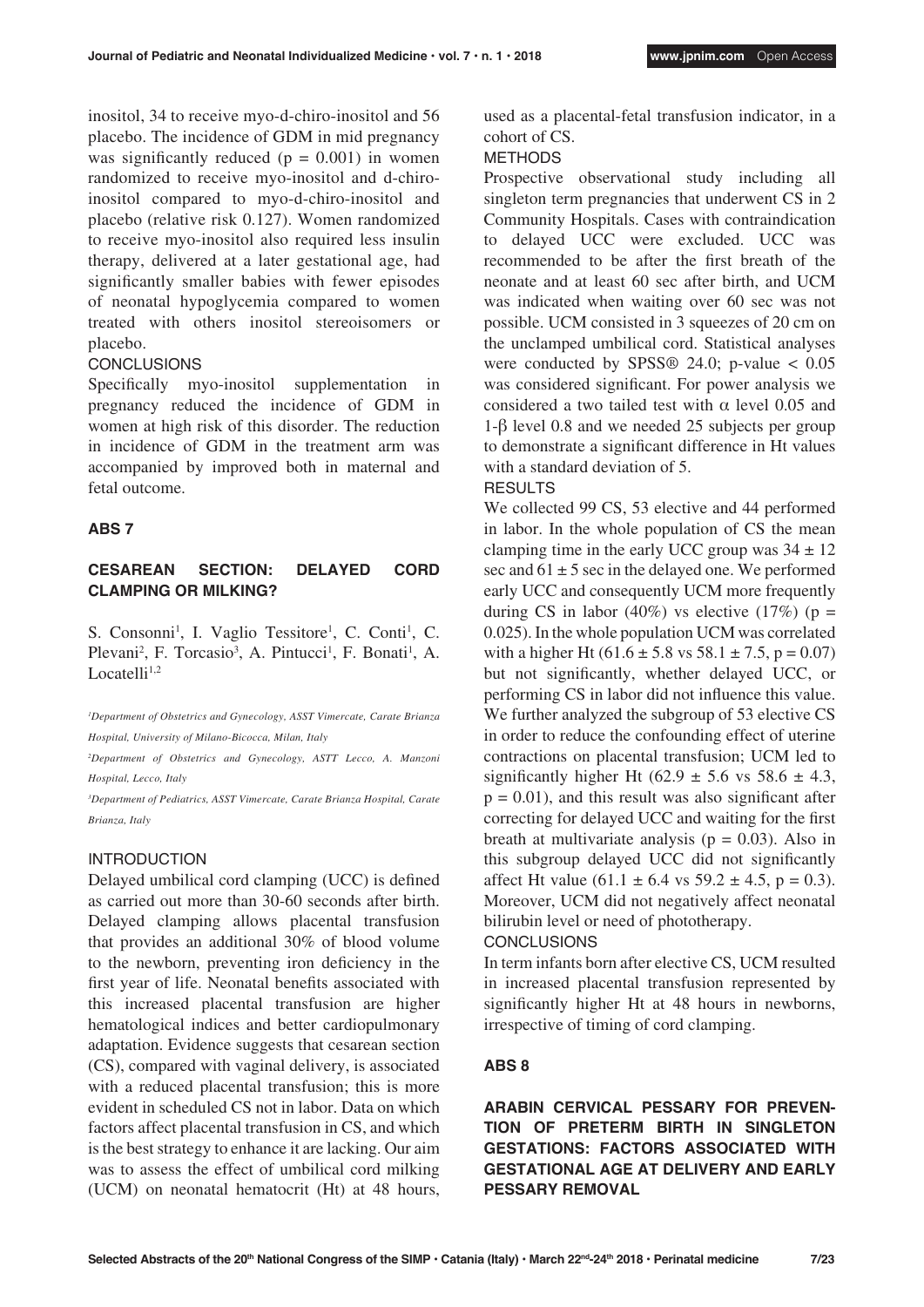D. Campana<sup>1</sup>, V. Seravalli<sup>2</sup>, E. Magro-Malosso<sup>2</sup>, M. Aldinucci<sup>1</sup>, M. Di Tommaso<sup>2</sup>, F. Petraglia<sup>1</sup>

*1 Division of Obstetrics and Gynecology, Department of Biomedical, Experimental and Clinical Sciences, University of Florence, Florence, Italy 2 Division of Pediatrics, Obstetrics and Gynecology, Department of Health Science, Careggi Hospital University of Florence, Florence, Italy*

### INTRODUCTION

Preterm birth (PTB) is one of the most important public health problems because of the associated risks of neonatal morbidity and mortality. Currently, Arabin cervical pessary appears to be one of the possible options to prevent PTB. It allows a change in the inclination angle of the cervical canal with respect to the uterus, shifting the lines of force on the inferior uterine segment. In addition, it seems to prevent further dilatation of the internal uterine orifice. The aim of this study was to evaluate the factors associated with gestational age (GA) at delivery and with need of early pessary removal in singleton pregnancies with cervical pessary placed for prevention of PTB.

#### METHODS

We conducted a retrospective analysis of pregnant women with a singleton pregnancy at 14 to 31 weeks of gestation. Women recruited: who were referred to the outpatient clinic of Careggi University Hospital in Florence between 2011 and 2016 for cervical shortening (< 25 mm) and who had had a pessary placed to prevent PTB. Cervical length (CL) was measured by transvaginal ultrasonography. Exclusion criteria were: multiple gestation, fetal anomalies, active labor or preterm premature rupture of membranes (pPROM) at initial assessment, and presence of cervical cerclage. Removal of the pessary was planned between 35 and 37 weeks of gestation, unless a pPROM or premature labor occurred. For each woman, the following factors were evaluated: maternal characteristics, GA and CL before pessary placement, occurrence of pPROM and GA at delivery. Statistical analysis included chi-square for categorical variables, and t-test or Mann-Whitney test for continuous variables, based on their distribution. A p-value < 0.05 was considered statistically significant. RESULTS

Sixty women with a short CL between 14 to 31 weeks of gestation were identified. Mean GA at pessary placement was  $22.7 \pm 3.34$ , and median CL was 12.0 mm (IQR 7, 16). PTB occurred in 33% (20/60) of patients, with a 27% incidence of PTB < 34 weeks. The pessary was removed because of pPROM before 34 weeks in 15% of women, while 32% of cases had early removal because of preterm labor < 35 weeks. Among maternal characteristics, a higher BMI was significantly associated with preterm delivery (< 37 weeks). A lower GA at pessary placement was associated with a higher risk of delivery before 37 weeks (mean  $\pm$  SD, 21.2  $\pm$ 2.4,  $p = 0.01$ ) and 34 weeks (mean  $\pm$  SD, 23.5  $\pm$ 3.5, p = 0.03) (**Fig. 1**). Lower CL values at the time of pessary placement were associated with a higher likelihood of having the pessary removed before 30 weeks of gestation (median 9.5 mm vs 12 mm,  $p <$ 0.05).

#### **CONCLUSIONS**

A lower GA at the time of pessary placement is associated with higher risk of preterm delivery. Women with a shorter CL at the time of pessary



**Figure 1 (ABS 8).** Association between gestational age at pessary placement and gestational age at delivery.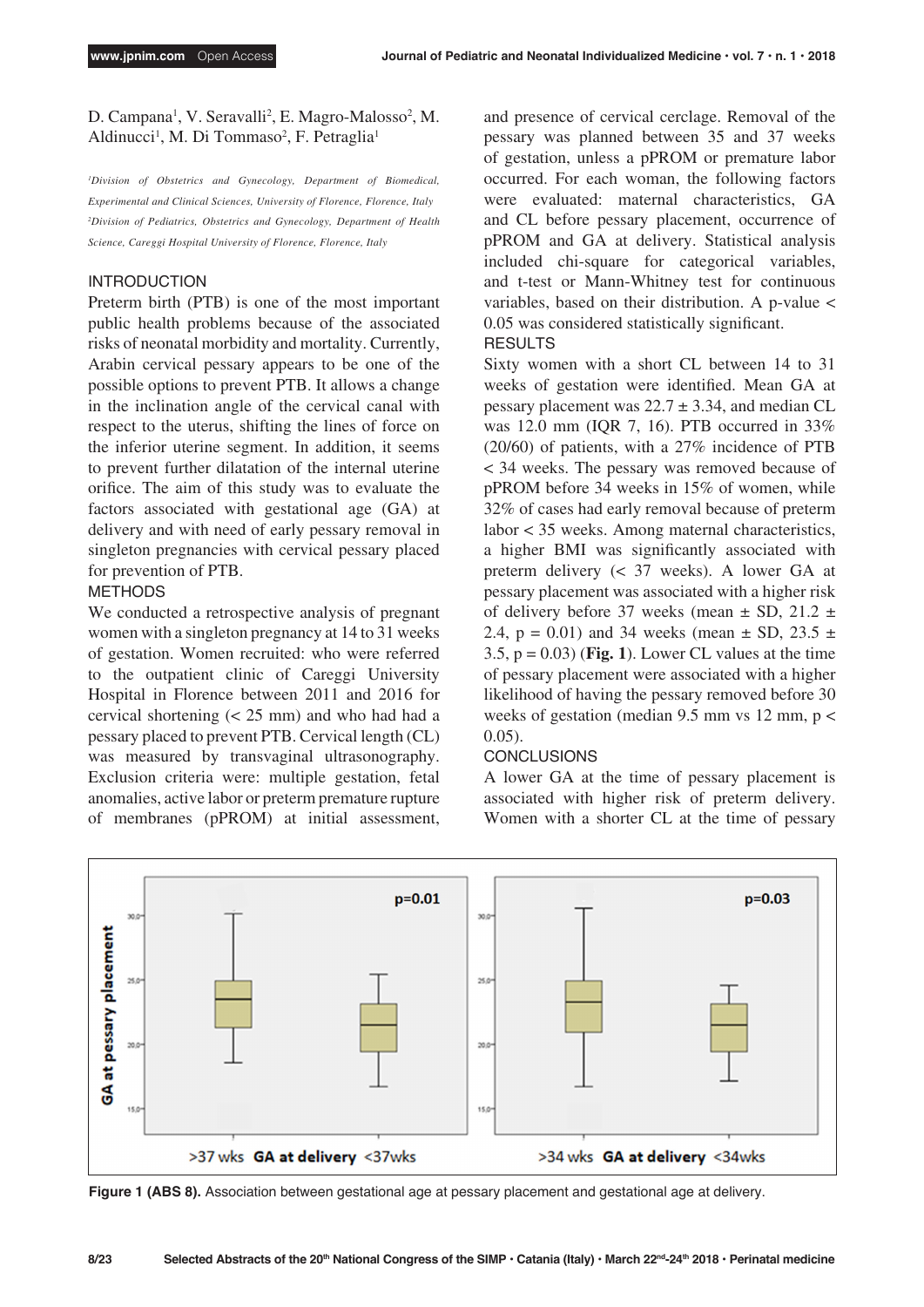placement are more likely to have the pessary removed before 30 weeks of gestation because of pPROM or premature labor.

### **ABS 9**

### **ECHOGRAPHIC DIAGNOSIS OF MARGINAL AND VELAMENTOUS CORD INSERTION: WHICH REAL UTILITY?**

M. Andolfatto<sup>1</sup>, S. Visentin<sup>1</sup>, A.P. Londero<sup>2</sup>, I. Dal Molin<sup>1</sup>, E. Riviello<sup>1</sup>, M.G. Sesti<sup>1</sup>, M. Venturini<sup>1</sup>, I. Coati<sup>3</sup>, D. Saraggi<sup>3</sup>, M. Rugge<sup>3</sup>, E. Cosmi<sup>1</sup>

*1 Department of Woman's and Child's Health, University of Padua, Padua, Italy* 

*2 Unit of Obstetrics and Gynecology, San Polo Hospital, Monfalcone (GO), Italy* 

*3 Surgical Pathological Unit, University of Padua, Padua, Italy*

### INTRODUCTION

Marginal and velamentous cord insertions are considered two abnormal type of cord insertion, associated with adverse maternal and fetal outcome. Marginal cord insertion is defined as a link within 2 cm from the placental edge (7-8.5% of single pregnancies) while velamentous cord insertion occurs when the umbilical vessels insert into the membranes before they reach the placenta. Some pathological lesions found in the placenta may be associated with anomalous cord insertions. The aim of this study is to evaluate the association between anomalous cord insertions and pathological lesions of the placenta and how these influence maternal and fetal outcome.

#### MATERIALS AND METHODS

This was a retrospective observational study from January 2015 to December 2016 placed in Obstetric Unit of Padua University, in which 1,060 patients with singleton pregnancy were considered. Exclusion criteria were multiple pregnancies, miscarriages and TOP (termination of pregnancy). The correlation between the type of placental insertion and many different variables was estimated. Specifically, both the maternal-fetal aspects and the histological features of the placenta (type of cord insertion, intervillous thrombi, placental infarcts, retroplacental hematoma, villitis and chorioamnionitis) were evaluated.

### **RESULTS**

Marginal and velamentous cord insertion was associated with a preterm delivery and a neonatal weight  $< 2,500$  g (p  $< 0.05$ ). There was a statistical correlation between the distance of cord insertion from the placenta edge and the gestational week of delivery ( $p < 0.05$ ). Type of cord insertion was not linked with the way of delivery. Moreover, preterm delivery was associated with retroplacental hematoma. While velamentous cord insertion was associated with a major risk of maternal preeclampsia/HELLP syndrome and neonatal resuscitation ( $p < 0.05$ ), both marginal and velamentous cord insertion showed a more frequent hospitalization in the neonatal intensive care unit ( $p < 0.05$ ). Marginal cord insertion was associated with a major risk of gestational diabetes, PROM and pPROM too. Finally, the diagnosis of chorioamnionitis was associated with a higher recurrence of neonatal resuscitation ( $p < 0.05$ ). CONCLUSIONS

There was an association between anomalous cord insertion and intervillous thrombi, placental infarcts, chorioamnionitis and retroplacental hematoma. This leads to a worse maternal and fetal outcome.

#### **ABS 10**

### **CORRELATIONS BETWEEN BODY COMPOSI-TION CHANGES AND BIOCHEMICAL PA-RAMETERS AND GESTATIONAL DIABETES MELLITUS**

L. Di Cerbo, G. Grandi, E. Petrella, I. Neri, F. Facchinetti

*Obstetrics and Gynecology Unit, Mather-Infant Department, University of Modena and Reggio Emilia, Modena, Italy*

#### INTRODUCTION

To evaluate if changes in body composition or lipid/glycemic profile are involved in developing gestational diabetes mellitus (GDM) in overweight/ obese women enrolled in an early lifestyle program. METHODS

Two hundred and eight women with BMI  $\geq 25$  were enrolled in an interventional study at  $9<sup>th</sup>$ -13<sup>th</sup> week, receiving a lifestyle program (hypocaloric, lowglycemic index, low-saturated fat diet + specific physical activity recommendations). GDM was diagnosed with a 75-g 2-h oral glucose tolerance test at  $16<sup>th</sup> - 18<sup>th</sup>$  weeks (OGTT1), repeated, if negative, at  $24<sup>th</sup> - 28<sup>th</sup>$  weeks (OGTT2). The tetrapolar bioelectrical impedance analysis measured gestational weight gain, whole and visceral fat mass (FM, vFM), fat free mass + water, free fat mass (FFM, vFFM) and the total body water (TBW) at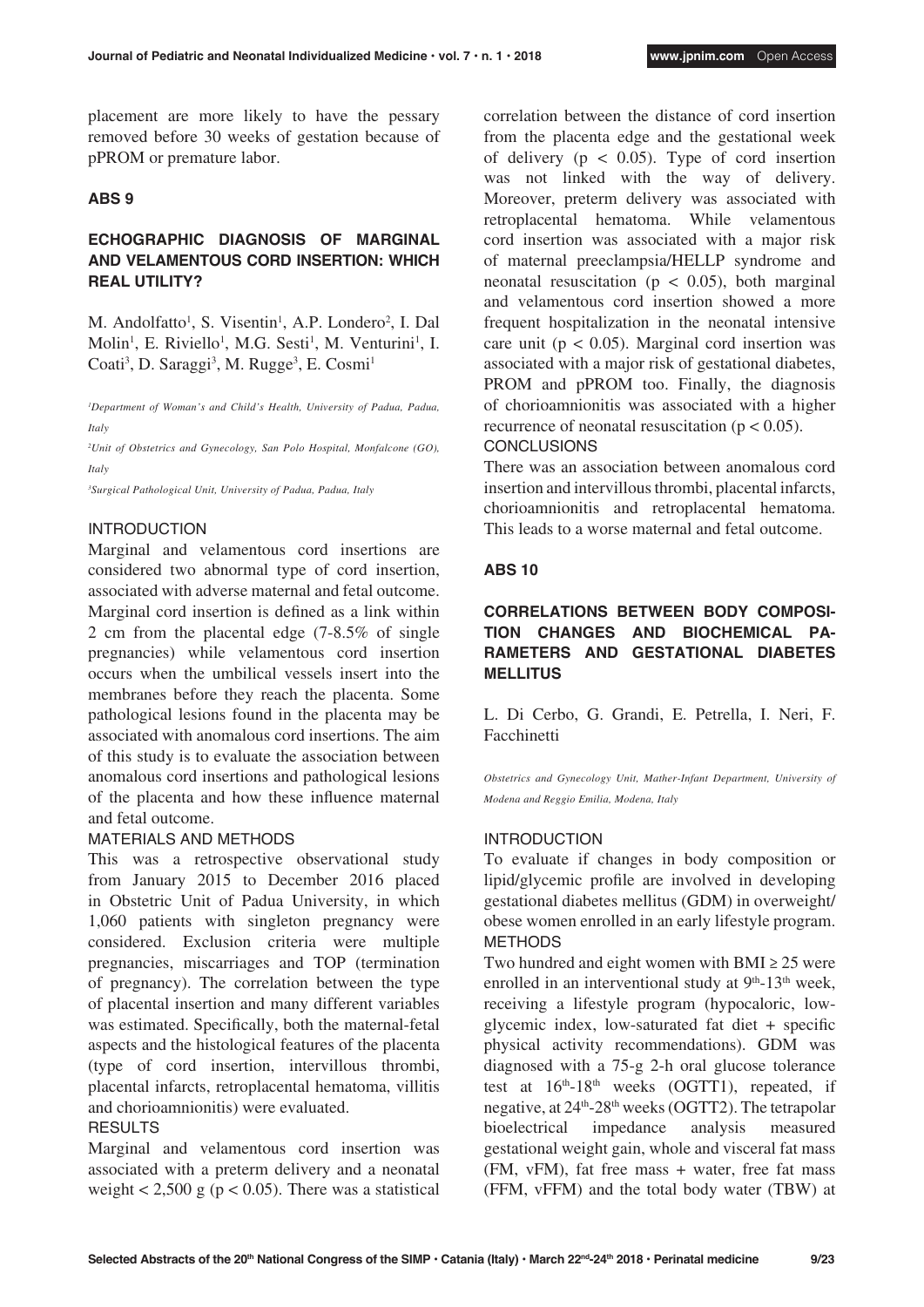enrolment, at  $20<sup>th</sup>$  and at  $30<sup>th</sup>$  week. At enrolment, triglycerides, cholesterol (total, HDL, LDL), insulin and fasting glycaemia were measured.

### RESULTS

Age was  $32.4 \pm 4.9$  (20-47). Most of women (76.9%) were Caucasian, 133 (63.9%) pluriparous with a BMI of  $35.3 \pm 5.9$  (25.1-55.4), 63 (30.3%) presented family history of diabetes. Obese of class I and II prevailed ( $n = 138, 66.3\%$ ), and 37 cases (17.8%) presented with a BMI  $\geq$  40. Ninety women (43.2%) were found positive for GDM at OGTT1. These women had a higher pre-pregnancy BMI (36.5  $\pm$  6.0, p = 0.01) and a higher FM both at enrolment  $(45.1 \pm 12.1,$  $p = 0.03$ ) and at 20<sup>th</sup> weeks (46.0  $\pm$  12.7, p = 0.03), compared to OGTT1 negative ones  $(n =$ 118, 56.7%). Moreover, they had higher level of fasting glycaemia  $(90.3 \pm 14.1 \text{ mg/dl}, p =$ 0.0003), triglycerides  $(141.1 \pm 82.7 \text{ mg/dl}, p =$ 0.001) and insulin  $(14.3 \pm 11.5 \text{ uIU/ml}, p = 0.03)$ . FFM, TBW, vFM and vFFM didn't show any correlation with GDM at OGTT1. At OGTT2, 98/118 women (83.1%) remained negative. Those becoming positive for GDM showed higher level of fasting glycaemia at first trimester  $(88.3 \pm 10.0)$ mg/dl,  $p = 0.02$ ) compared to negative ones. No other differences emerged.

### **CONCLUSIONS**

Higher pre-pregnancy BMI and FM with higher values of triglycerides, insulin and fasting glycaemia seems to predict early GDM diagnosis. Instead, changes in body composition are not correlated with late onset GDM, which is predicted by altered fasting glycaemia at first trimester. Different cut-off of blood glucose values could be hypothesized as risk factor for GDM in overweight/obese population.

### **ABS 11**

### **ACCURACY AND CLINICAL UTILITY OF STANDARD POST-MORTEM RADIOLOGICAL IMAGING AFTER EARLY SECOND TRIMESTER TERMINATION OF PREGNANCY FOR CON-GENITAL MALFORMATION**

I. Fantasia<sup>1</sup>, M. Gregori<sup>1</sup>, R. Bussani<sup>2</sup>, F. Zennaro<sup>1</sup>, G. D'Ottavio<sup>1</sup>, L. Monasta<sup>1</sup>, C. Cortivo<sup>1</sup>, M. Quadrifoglio<sup>1</sup>, G. Maso<sup>1</sup>, G. Ricci<sup>1</sup>, T. Stampalija<sup>1</sup>

*1 Maternal Fetal Department, Institute for Maternal and Child Health, IRCCS Burlo Garofolo, Trieste, Italy*

#### INTRODUCTION

In recent years, a drop in the rate of autopsies after the termination of pregnancy (TOP) has been documented due to an increasing number of parents that deny their consent. Therefore, there is the need to find less invasive techniques alternative to autopsy that may help identify the cause of perinatal death or to confirm the prenatal diagnosis in case of TOP for fetal abnormality. The aim of this study was to assess the accuracy and clinical utility of radiological exams (magnetic resonance imaging [MRI], computed tomography [CT] and radiography [RX]) as part of post-mortem examination, compared to autopsy, the gold standard, in cases of TOP due to ultrasound (US) findings of fetal abnormalities. The accuracy of prenatal US was also examined. METHODS

This is a prospective study conducted between 2007 and 2017 in a single tertiary referral center, IRCCS Burlo Garofolo, Trieste. All cases of TOP > 90 days and < 23 weeks of gestation due to US diagnosis of fetal malformation were included. As per internal protocol and after parents' consent, radiological post-mortem examinations and autopsy were performed. The concordance between US and post-mortem MRI (pmMRI) or any radiological exam compared to autopsy was calculated. The following groups were created based on agreement between the diagnostic exam and autopsy findings: 1) total agreement; 2) agreement for main findings; 3) agreement for main findings but major relevant additional findings found at autopsy; 4) total disagreement.

#### RESULTS

Overall, 143 patients were included. Of these, 12 were excluded due to missing results. Central nervous system (CNS) defects and multiple abnormalities were the most represented groups (48 and 26 cases, respectively). The overall concordance with autopsy was 99% for prenatal US and 78% for pmMRI, respectively. The same result (78%) was obtained if CT and RX were added to the analysis. pmMRI detection rate (DR) was high for CNS defects (98%), gastrointestinal, genitourinary and respiratory defects (100%), while it was poor for cardiovascular and musculoskeletal defects (31% and 29%, respectively). For musculoskeletal abnormalities, the performance of RX and CT exams improved the DR from 28% for pmMRI alone, to 88%. In 8% of cases, pmMRI added clinically relevant information to the prenatal US examination that contributed to the final diagnosis: all cases were in the CNS group.

*<sup>2</sup> Institute of Pathology, Trieste University Hospital, Trieste, Italy*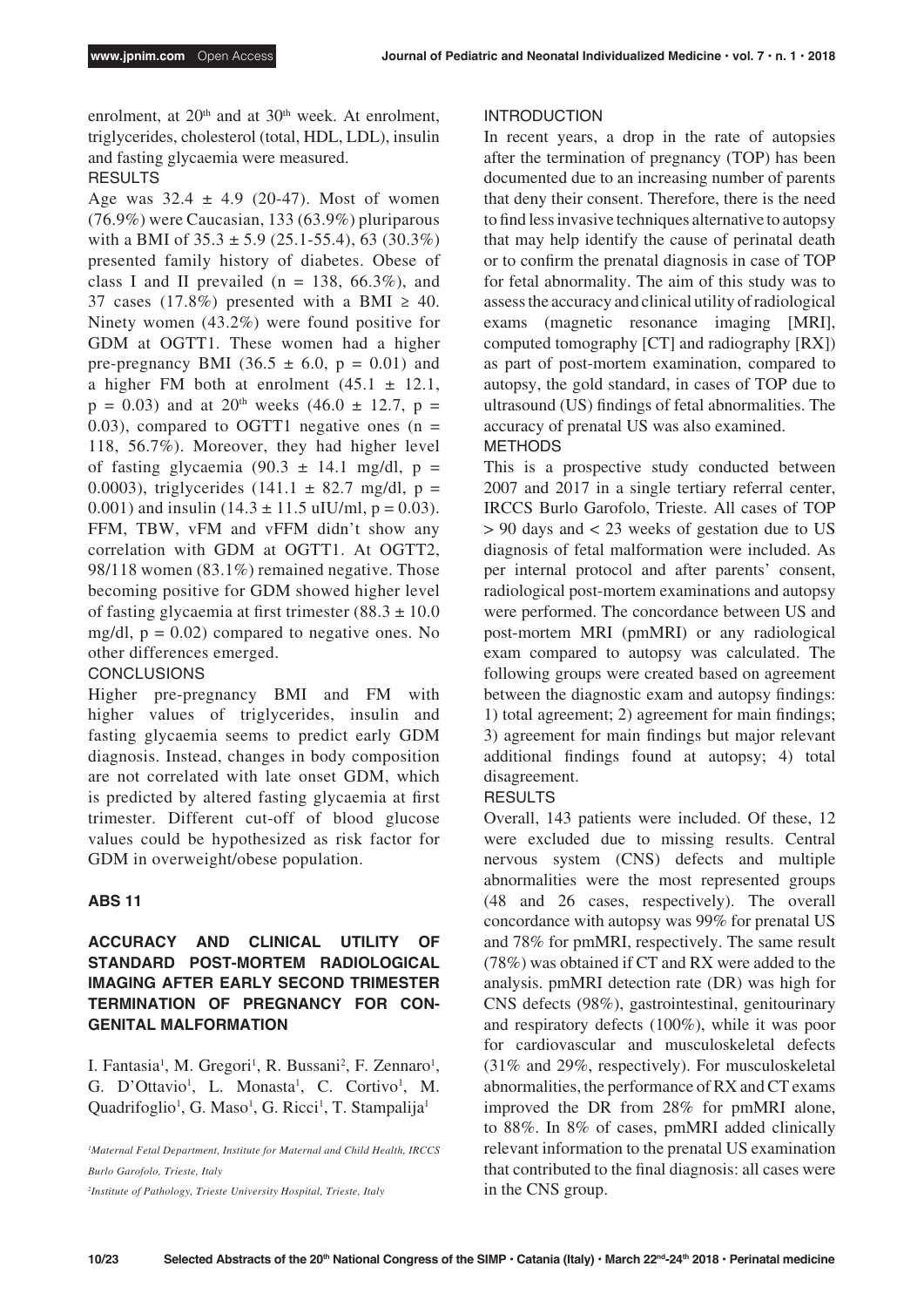#### **CONCLUSIONS**

In a tertiary referral hospital and for the evaluation of fetal defects at a gestational age below 23 weeks, prenatal US has higher concordance with autopsy than pmMRI. The autopsy remains the gold standard to identify adjunctive findings necessary to reach a final diagnosis. pmMRI is a useful alternative if autopsy is declined, particularly in cases with CNS defects or, when routinely performed, for preventing inconclusive autopsies due to brain tissue autolysis.

#### **ABS 12**

### **EMOTIONAL AND PSYCHOLOGICAL ASPECTS IN LONGTERM HOSPITALIZED PREGNANT WOMEN**

M. Costa<sup>1</sup>, S. Angioni<sup>1</sup>, I. Melis<sup>1</sup>, M. Agus<sup>2</sup>

*1 Division of Gynecology and Obstetrics, Department of Surgical Sciences, University of Cagliari, Cagliari, Italy*

*2 Department of Psychology, University of Cagliari, Cagliari, Italy*

#### INTRODUCTION

Pregnancy is generally considered, compared to other phases of life, a period of low risk for the development of psychiatric disorders. This is due to the high levels of progesterone, known for its relaxing and soothing action. However, it is evident that more and more women develop psychological alterations and manifest feelings such as anxiety, irritability, unstable mood and depression mainly in the first and third trimester of pregnancy. Moreover, pathological pregnancy could affect the mental well-being of a pregnant woman. Most of the high-risk pregnant women are hospitalized for long periods, sometimes until delivery. Aim of our study was to investigate the psychological impact of hospitalization.

#### METHODS

We performed a pilot study at the Obstetric Clinic of AOU of Cagliari, aimed at investigating the impact of hospitalization in pregnant women analyzing anxiety, mood and stress levels. The sample involved a cohort of 53 hospitalized women suffering from pathological pregnancy that gave their informed consent. Cognitive behavioural assessment form hospital (CBA-H) was used to perform a screening concerning the subjective, emotional and behavioural problems related to a specific clinical pathology. Another objective was to study the relationship between the psychological variables and the method of carrying out the birth.

#### RESULTS

53 hospitalized women for at least 7 days entered the study. The admission of pregnant women occurred between  $22<sup>nd</sup>$  and  $37<sup>th</sup>$  week of gestation for the following pathologies: threat of preterm birth  $(n = 26)$ , intrauterine growth restriction (IUGR)  $(n = 11)$ , high blood pressure and preeclampsia  $(n = 11)$  $= 3$ ), spontaneous rupture of membranes (n  $= 6$ ), placenta previa  $(n = 3)$  and other pathologies  $(n = 1)$ 4). Regarding the emotional aspects of the pregnant during hospitalization, the analyzed sample showed significant values of anxiety, also called situational, higher than the reference values ( $p = 0.001$ ). Moreover, even depression values were found to be higher than the reference normative value. Finally, it was found that the length of hospitalization is correlated with a decrease in psychophysical wellbeing.

#### **CONCLUSIONS**

Given the significant values emerging from our study we believe that the CBA-H has a good reliability in pregnant long-term hospitalized women. It appears very important to pay more attention to the emotional experience of high-risk pregnant women during hospital admission. It is important to take care of the person and not of the pathology because, as we know, therapeutic success depends mainly on the patient's resources and experience. The midwife, employed in long-term care units, could establish a "helping relationship" towards the pregnant woman and become an important positive figure in the patient adaptation towards the disease.

#### **ABS 13**

### **POSTPARTUM HAEMORRHAGE AND OB-**STETRICAL OUTCOMES IN OOCYTE DONA-**TION PREGNANCIES**

C. Comito, E. Capannini, F. Lisi, I. Turrini, S. Clemenza, C. Serena, S. Simeone, S. Ottanelli, M.P. Rambaldi, F. Mecacci, F. Petraglia

*Department of Maternal-Neonatal Care, DAIMI, Careggi University Hospital, Florence, Italy*

#### INTRODUCTION

*In vitro* fertilization is the possible way to overcome the rise of maternal age and other possible cause of infertility. Advanced maternal age is associated with a major use of oocyte donation with an increased risk of maternal and fetal risk.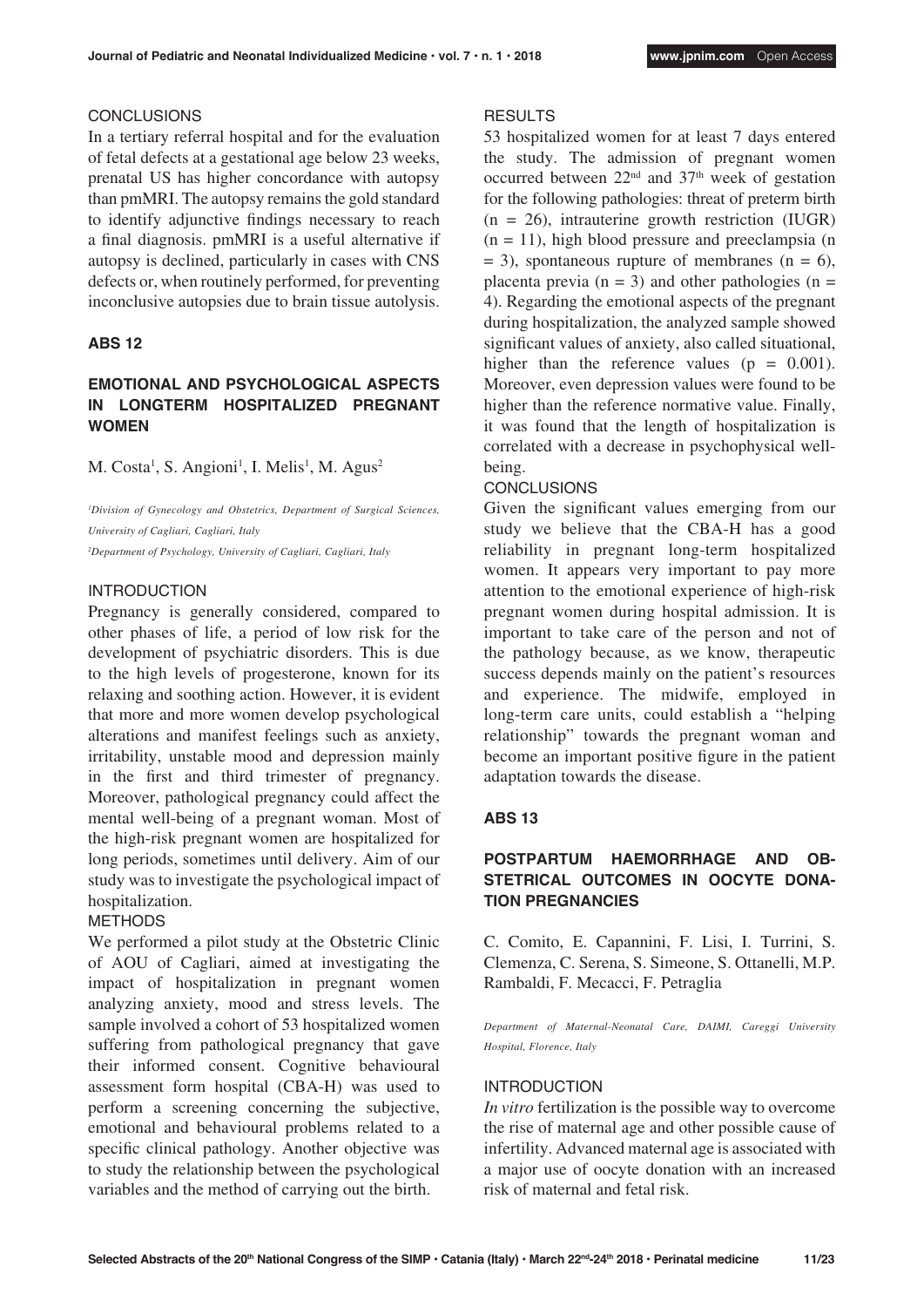#### METHODS

Retrospective case-control study on the pregnancy outcome of all pregnancies from medically assisted procreation with female gametes (MAP-E) that gave birth between January 2011 and August 2017 at Careggi Hospital compared with a control group of pregnancies from MAPhomologous (MAP-O) and singleton pregnancies obtained by spontaneous conception (SC) born in the same time. The estimated pregnancy outcomes were postpartum haemorrhage (PPH), and other obstetrical outcomes as delivery by caesarean section (CS), gestational diabetes mellitus (GDM), hypertensive disorders including preeclampsia (HDP), preterm birth  $\leq$  34 weeks (PTB) and small for gestational age (SGA).

#### **RESULTS**

The study group includes 290 MAP-E pregnancies compared with 270 MAP-O and 850 singleton SC. The three groups didn't show significant differences in maternal traits except for a higher mean age  $(43.4 \pm 2.9 \text{ vs } 37.7 \pm 2.4 \text{ vs } 33.6 \pm 5.5,$  $p < 0.001$ ) with higher percentages of patients over 45 years  $(41.3\% \text{ vs } 5\% \text{ vs } 0.8\%, \text{ p} < 0.001)$ in MAP-E and higher incidence of obesity (7.2% vs 1.7%, p 0.02) than MAP-O. The risk of PPH in singleton pregnancies by oocyte donation is greater than MAP-O (45% vs 32.2%, p 0.01, OR 1.72). Singleton pregnancies by MAP-E had an increased risk of PPH (blood loss  $\geq 1,000$  cc) vs pregnancies by SC  $(45\% \text{ vs } 15.5\%, \text{ OR } 4.46)$ , the risk for MAP-E is very high compared to MAP-O for singleton (OR 2.38) but especially for twin pregnancies (OR 8.6) (**Fig. 1**) and compared to singleton pregnancies by SC (7.29). Concerning the other obstetrical outcomes CS represents the main mode of delivery from MAP-E with a significant difference with singleton MAP-O (78% vs 50.5%,



**Figure 1 (ABS 13).** Postpartum haemorrhage  $\geq 1,000$  cc. MAP-E: medically assisted procreation with female gametes; MAP-O: MAP-homologous.

 $p < 0.001$ , OR 3.47). The risk of HDP is greater in singleton pregnancies by oocyte donation with a significantly increased risk compared to MAP-O (12% vs 1%, p < 0.001, OR 12.6); for comparison to multiple MAP-O, heterologous had significant differences for: GDM (36.3% vs 14.3%, p < 0.001, OR 3.4), HDP (20.2% vs 2.4%, p < 0.001, OR 10.3). Compared to SC pregnancies, oocyte donation shows an increased risk for all the outcomes: CS (78% vs 30.8%, p < 0.001, OR 7.91); GDM (26.1% vs 10.8%, p < 0.001, OR 2.92); HDP (12% vs 2.2%, p < 0.001, OR 5.99); SGA (16% vs 11%,  $p < 0.05$ , OR 1.16); PTB  $\leq$  34 weeks (9.4% vs 1%, p < 0.001, OR 7.94).

#### **CONCLUSIONS**

Most women who undergo MAP-E are in advanced age, representing a high-risk population for obstetric complications, particularly in multiple gestation case, with particular attention to an increased risk of PPH.

#### **ABS 14**

### **FETAL LUNG MATURITY INDUCTION IN LATE PRETERM FETUSES: OUR EXPERIENCE**

M.G. Sesti<sup>1</sup>, S. Visentin<sup>1</sup>, C. Florentino<sup>1</sup>, M. Camerin<sup>1</sup>, M. Calanducci<sup>1</sup>, A.P. Londero<sup>2</sup>, E. Cosmi<sup>1</sup>

<sup>1</sup>Department of Women's and Children's Health, University of Padua, Padua, *Italy*

*2 Unit of Obstetrics and Gynecology, S. Polo Hospital, Monfalcone (GO), Italy*

#### INTRODUCTION

Nowadays, prematurity is still considered the leading cause of perinatal death around the world. In Italy, the most recent percentage is 6.6%. In 1972, Liggins and Howie published the first randomized study pertaining to antenatal corticosteroids to induce fetal lung maturity before 34 weeks of gestation [1]. The use of antenatal corticosteroids in the late preterm period (34-36.6 weeks) still remains a debated question. Moreover, the neonatal morbidity is not comparable to full-term infants. Aim: to verify in a tertiary level hospital the benefits and effects of the antenatal corticosteroids administration in the late preterm infants on neonatal outcome at birth. METHODS

Singleton pregnancies admitted to Obstetric Unit of Padua University Hospital for maternal and/or fetal indications between 34+0 and 36+6 weeks of gestation, between January 2016 and September 2017, were enrolled. During hospitalization,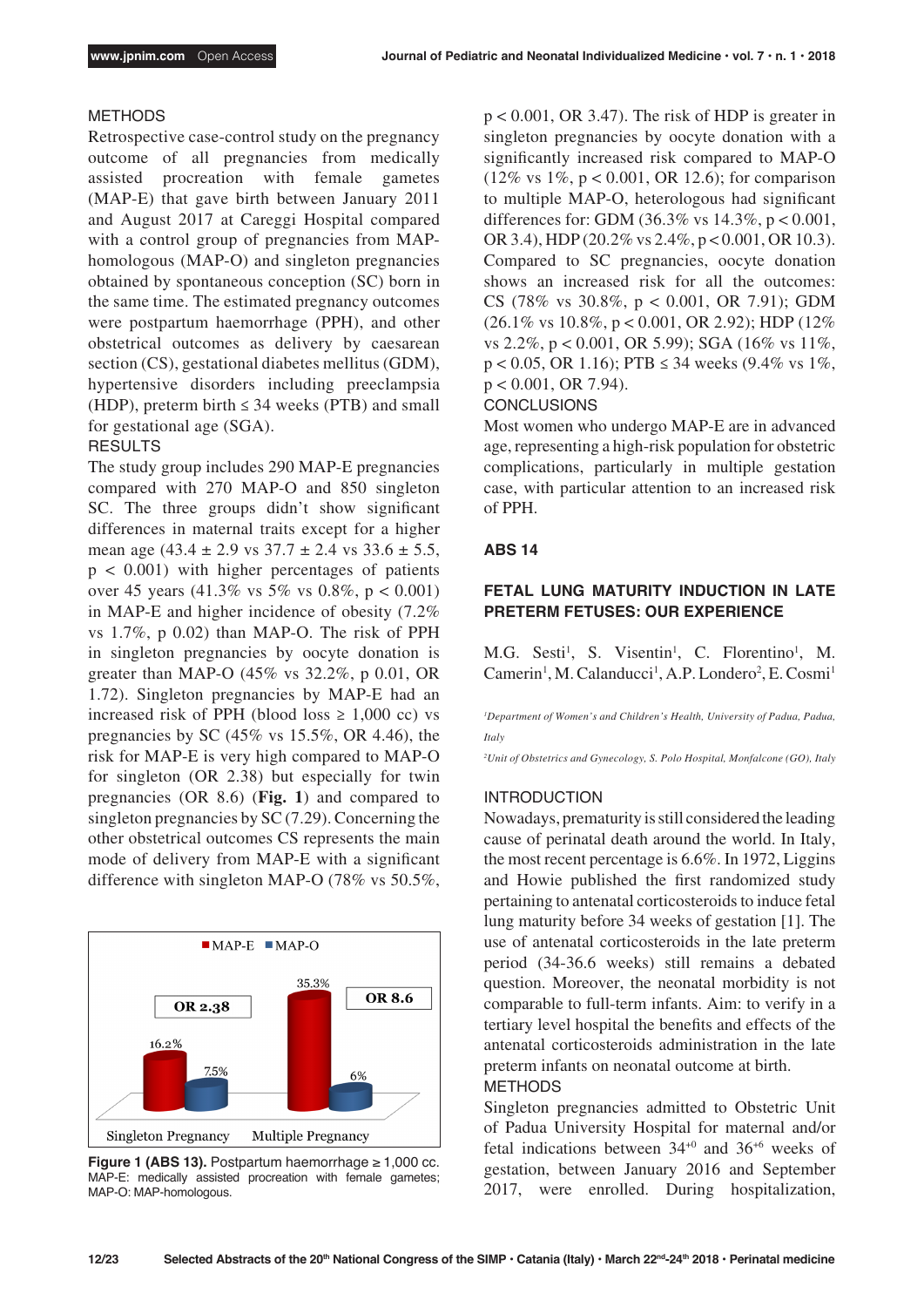considering the reason for admission and the considerations of the responsible doctor, antenatal corticosteroids were administered. At birth, maternal and neonatal outcome were registered. Adverse neonatal outcome was defined by: neonatal respiratory distress syndrome (RDS), hypoxia, intraventricular haemorrhage, recovery in Neonatal Intensive Care Unit (NICU), days of hospitalization, neonatal hypoglycemia, hypothermia, jaundice, bronchopulmonary dysplasia, transient tachypnea of the newborn, abnormalities of swallowing and important loss of weight.

### **RESULTS**

134 women were included: 110 were not subjected to treatment (Group A) and 24 were (Group B). The two groups were compared considering neonatal outcome. The most frequent diagnosis at recovery was: hypertensive disorders, preterm labour, premature rupture of membranes and intrauterine growth restriction. Group B showed a minor mean birth weight  $(2,799 \text{ g vs. } 2,463 \text{ g}, \text{p} = 0.08)$ , a higher rate of respiratory distress syndromes (29.1% vs. 10.9%,  $p = 0.95$ ), longer hospitalization (10.3 vs. 5.9 days,  $p = 0.41$ ) and a higher number of NICU admissions (33.3% vs. 11.8%,  $p = 0.03$ ). However, after a multivariate analysis correction, there was not difference about the rate of RDS between the groups ( $p = 0.95$ ) and the only significant risk factor related to induction was neonatal hypoglycemia in Group B (33.3% vs. 7.2%,  $p = 0.02$ ). Lower birth weight and longer hospitalization were related to intrauterine growth restricted condition.

#### CONCLUSIONS

Antenatal corticosteroid administration between 34+0 and 36+6 weeks of gestation appears to be linked to a higher risk of neonatal hypoglycemia after birth. There were no differences between the groups about RDS.

#### **REFERENCE**

[1] Liggins GC, Howie RN. A controlled trial of antepartum glucocorticoid treatment for prevention of the respiratory distress syndrome in premature infants. Pediatrics. 1972;50(4):515-25.

#### **ABS 15**

### **ARTERIAL BLOOD GAS VALUES OF UMBILICAL CORD: DIFFERENCES BETWEEN UNCLAMPED AND CLAMPED CORD**

E. Lanzerotto<sup>1</sup>, E. Busato<sup>2</sup>

*Obstetrics and Gynecology Department, Azienda ULSS 2 Marca Trevigiana, Treviso, Italy*

#### INTRODUCTION

Umbilical cord blood gas and acid-base assessment are the most objective determinations of the neonatal metabolic condition at the time of birth. The analysis of arterial cord blood reflects the newborn's metabolic status, while the analysis of venous cord blood reflects both the maternal status and the placental metabolic function. The sample to obtain the blood gas analysis is performed within a minute after birth, from a double clamped umbilical cord isolated from placenta and environment, in order to avoid the continuous metabolic function of the placenta. A possible alternative method, previously used by some authors, consists in blood sampling from unclamped pulsating umbilical cord. The aim of the study is to verify the reliability of arterial blood gas values obtained from unclamped umbilical cord, compared with the values obtained from the same cord clamped immediately after.

### MATERIALS AND METHODS

A cross-sectional study was conducted on umbilical cord blood of healthy newborns delivered vaginally at term. For each baby, two blood samplings have been collected: the first from pulsating umbilical cord, within 60 second after birth, and the second after clamping the cord, within 90 second after birth. The blood gas values analyzed are pH, hemoglobin concentration (tHb), carbon dioxide (pCO<sub>2</sub>), oxygen (pO<sub>2</sub>), base excess (BE), oxygen saturation  $(SpO<sub>2</sub>)$  and lactate (Lac). The values obtained with the two methods of sampling were compared through measures of agreement (correlation coefficients) and measures of disagreement.

### **RESULTS**

The intraclass correlation coefficient (ICC) for the values of pH, tHb, BE and Lac is above 0.75 (evidence of excellent reliability), while the intraclass correlation coefficient for the values of  $pCO_2$ ,  $pO_2$  and  $SpO_2$  is above 0.4 (evidence of good reliability).

#### CONCLUSIONS

Sampling from pulsating umbilical cord is a reliable technique to obtain the main arterial blood gas parameters of blood gas analysis, when compared with the sample from the clamped cord. This result could allow the blood sample without clamping the umbilical cord within a minute after birth, which is a beneficial practice for the newborn's health in the short and long term. In healthy newborns delivered at term, the blood sampling directly from the unclamped pulsating umbilical cord is a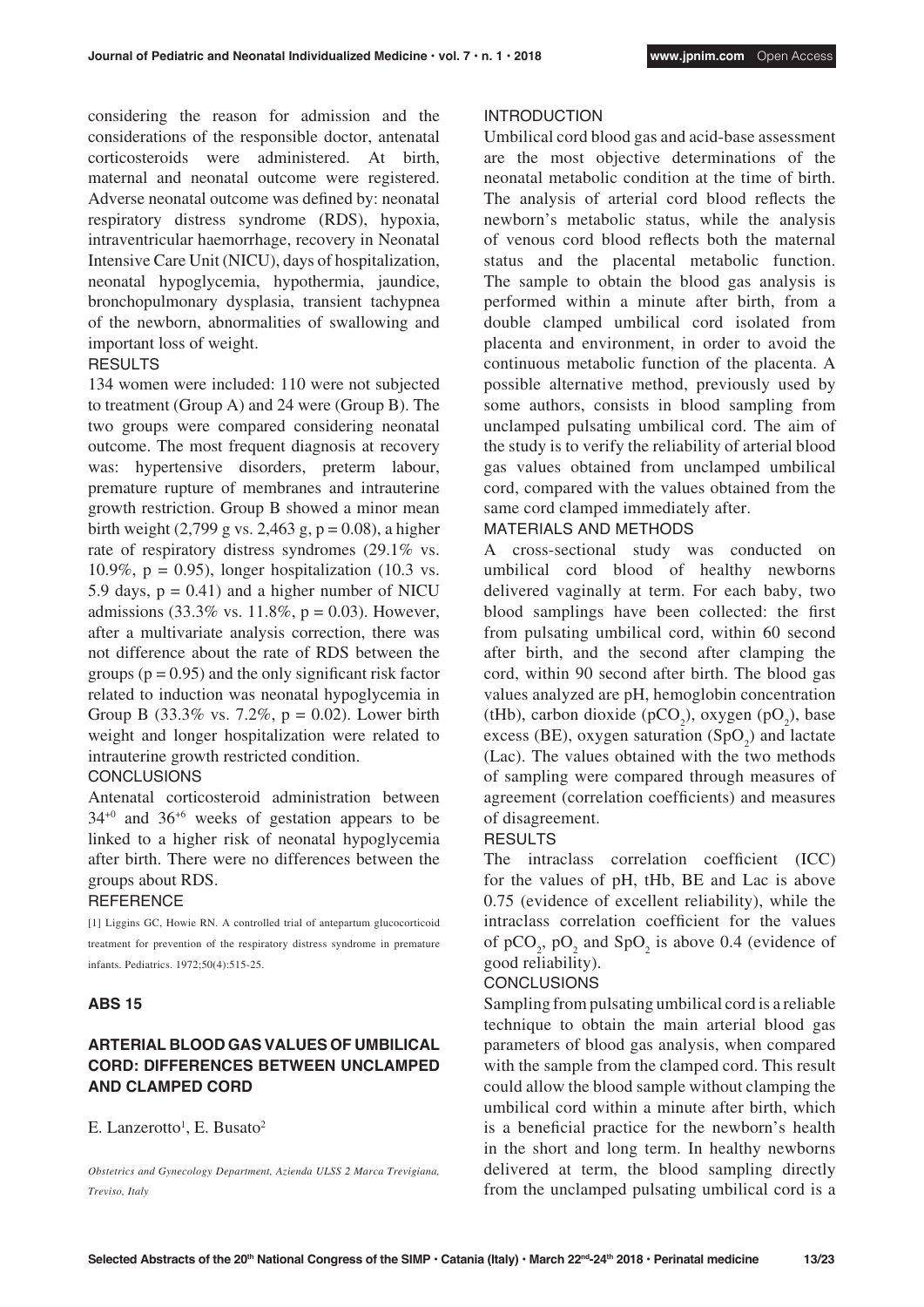possible solution to assess the neonatal metabolic condition and, at the same time, allow the cord clamping after one minute from birth.

#### **ABS 16**

### **ABDOMINAL CIRCUMFERENCE GROWTH VELOCITY (ACGV) IN PREGNANCIES AT RISK FOR FETAL GROWTH RESTRICTION (FGR)**

S. Vannuccini, S. Clemenza, S. Simeone, S. Ottanelli, C. Serena, M.P. Rambaldi, F. Lisi, C. Comito, F. Mecacci, F. Petraglia

*Department of Maternal-Neonatal Care, DAIMI, Careggi University Hospital, University of Florence, Florence, Italy*

#### INTRODUCTION

Fetal growth restriction (FGR) is a major determinant for perinatal mortality and morbidity. Small for gestational age (SGA), defined as fetal weight/birth weight below the  $10<sup>th</sup>$  centile for gestational age, is commonly used interchangeable for FGR. However, many SGA fetuses are physiologically small and at the same time some adequate for gestational age (AGA) fetuses are FGR, if their growth velocity has dropped across trimesters. In the last few years, the evaluation of abdominal circumference growth velocity (ACGV) has been increasingly used to better identify babies at risk for FGR. The aim of the study is to evaluate ACGV in a group of pregnancies referred for FGR risk.

#### METHODS

A prospective study was conducted on pregnancies referred to our Maternal-Fetal Medicine Unit since September 2017 for increased risk of FGR  $(n = 80)$ , including previous FGR or preeclampsia (PE), first trimester screening test positive for FGR or PE, abnormal uterine artery Doppler at 20 weeks, evidence of fetal growth velocity reduction. A serial fetal biometry and fetoplacental Doppler monitoring is usually performed in these pregnancies in our centre. Women

|  |  |  |  |  |  | Table 1 (ABS 16). Abdominal circumference growth velocity (ACGV) and ultrasound and pregnancy variables. |  |
|--|--|--|--|--|--|----------------------------------------------------------------------------------------------------------|--|
|--|--|--|--|--|--|----------------------------------------------------------------------------------------------------------|--|

|                                                                              | $ACGV \leq 10^{th}$ centile<br>$(n = 30)$ | ACGV > 10 <sup>th</sup> centile<br>$(n = 41)$ | p      |
|------------------------------------------------------------------------------|-------------------------------------------|-----------------------------------------------|--------|
| $AC$ at $2nd$ trimester (mm)                                                 | $161.6 \pm 12.4$                          | $155.1 \pm 11.7$                              | 0.027  |
| $AC$ at $2nd$ trimester (centile)                                            | $52.5 \pm 18.1$                           | $34.7 \pm 18.0$                               | 0.0001 |
| AC at 3 <sup>rd</sup> trimester                                              | $270.1 \pm 12.5$                          | $272.1 \pm 20.8$                              | 0.426  |
| AC at 3rd trimester (centile)                                                | $35.3 \pm 24.3$                           | $41.9 \pm 29.8$                               | 0.335  |
| AC at late 3rd trimester                                                     | $315.6 \pm 17.7$                          | $307.6 \pm 16.2$                              | 0.052  |
| AC at late $3rd$ trimester (centile)                                         | $46.9 \pm 21.9$                           | $26.5 \pm 29.1$                               | 0.002  |
| Difference AC centile from 2 <sup>nd</sup> to late 3 <sup>rd</sup> trimester | $-26 \pm 12.5$                            | $12.1 \pm 23.3$                               | 0.0001 |
| Estimated fetal weight (EFW) (g)                                             | $2,593 \pm 335$                           | $2,666 \pm 406$                               | 0.426  |
| <b>Estimated fetal weight (EFW) (centile)</b>                                | $25.0 \pm 21.9$                           | $43.1 \pm 32.1$                               | 0.010  |
| $EFW < 10th$ centile                                                         | $9(30\%)$                                 | 6(14.6%)                                      | 0.102  |
| $EFW < 5th$ centile                                                          | 7(23.3%)                                  | 3(7.3%)                                       | 0.059  |
| $EFW < 3rd$ centile                                                          | 5(16.7%)                                  | 2(4.9%)                                       | 0.108  |
| <b>MCAPI</b>                                                                 | $1.5 \pm 0.2$                             | $1.6 \pm 0.2$                                 | 0.231  |
| <b>UAPI</b>                                                                  | $0.90 \pm 0.2$                            | $0.84 \pm 0.1$                                | 0.199  |
| <b>CPR</b>                                                                   | $1.7 \pm 0.4$                             | $1.9 \pm 0.4$                                 | 0.093  |
| $CPR < 10th$ centile                                                         | 11(36.7%)                                 | 4(9.8%)                                       | 0.007  |
| Uterine arteries mean PI at late 3rd trimester                               | $49.3 \pm 32$                             | $37 + 28.9$                                   | 0.133  |
| Uterine arteries mean $PI > 95th$ centile at late 3 <sup>rd</sup> trimester  | $3(10\%)$                                 | 2(4.9%)                                       | 0.353  |
| <b>Weeks at delivery</b>                                                     | $38.2 \pm 1.3$                            | $38.6 \pm 1.3$                                | 0.209  |
| Induction of labor                                                           | 14 (60.9%)                                | 11 (34.4%)                                    | 0.047  |
| <b>Emergency Cesarean section for fetal distress</b>                         | 4(9.8%                                    | 2(6.7%)                                       | 0.456  |
| Birth weight (g)                                                             | $2,690 \pm 306$                           | $2,931 \pm 425$                               | 0.025  |
| Birth weight (centile)                                                       | $13.4 \pm 13.6$                           | $30.6 \pm 30.1$                               | 0.014  |
| Male gender                                                                  | 12 (52.2%)                                | 8(25%)                                        | 0.037  |

ACGV: abdominal circumference growth velocity; EFW: estimated fetal weight; MCA: middle cerebral artery; PI: pulsatility index; UA: umbilical artery; CPR: cerebroplacental ratio.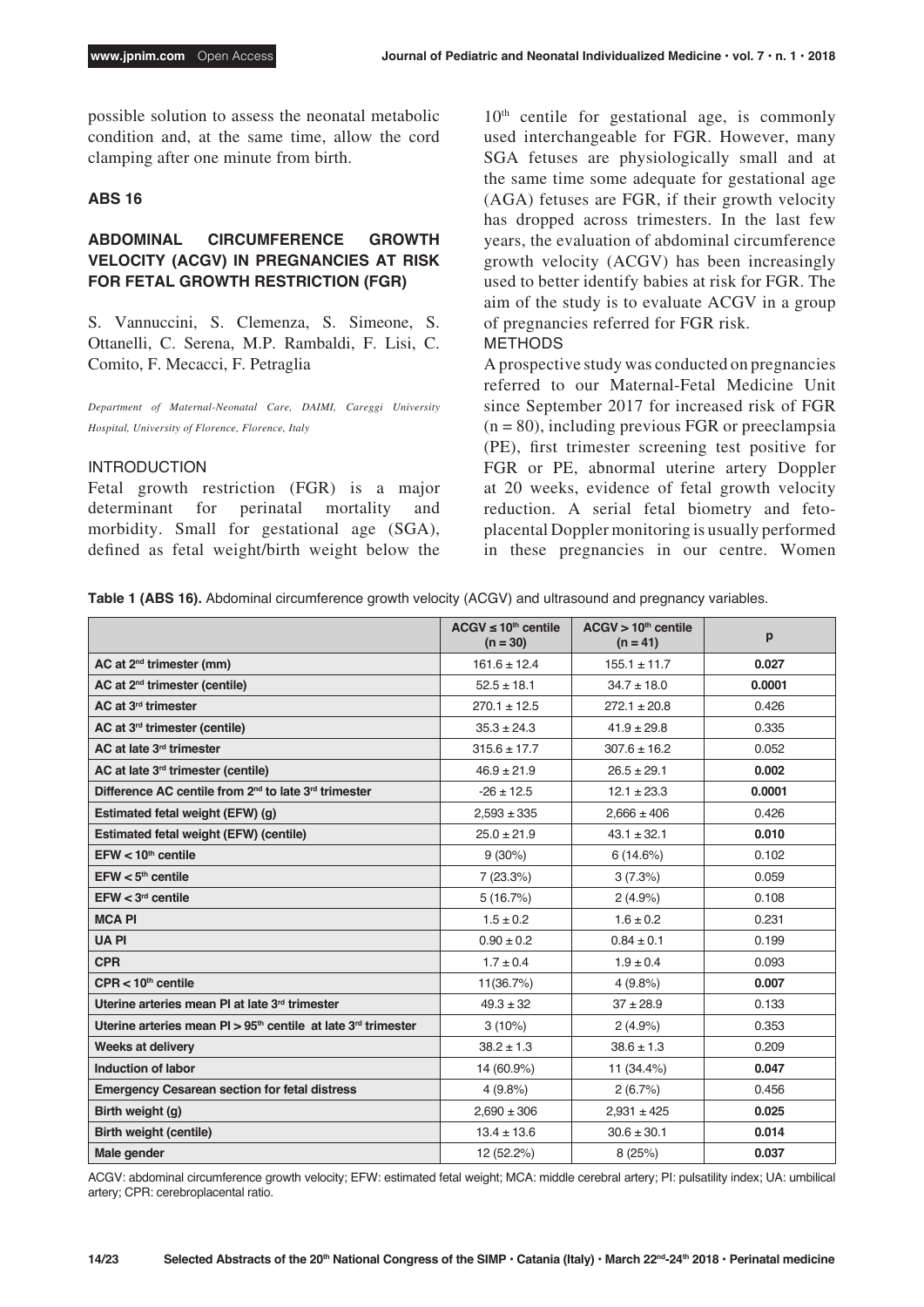with early onset FGR, fetal genetic diseases or malformations were excluded. AC measurements at 2nd, 3rd trimester and from 36 to 39 weeks were reported. ACGV was calculated as the difference between Z score AC in the late third trimester and  $Z$  score AC at  $2<sup>nd</sup>$  trimester, divided by the interval between the 2 measurements in days. The study population was analyzed comparing all the ultrasound and delivery outcome variables in the group with ACGV  $\leq 10^{th}$  centile versus the one with  $ACGV > 10<sup>th</sup>$  centile. Doppler measurements included umbilical artery (UA) pulsatility index (PI), middle cerebral artery (MCA) PI and cerebroplacental ratio (CPR). Chi-square test or Fisher's exact test and t test or Mann-Whitney test were used as appropriate.  $P < 0.05$  was considered statistically significant.

### RESULTS

The analysis was performed in 71 cases. Fetuses with ACGV  $\leq 10^{th}$  centile had a significantly bigger AC measurement ( $p = 0.027$ ) and centile  $(p = 0.0001)$  at  $2<sup>nd</sup>$  trimester than those with normal growth velocity. In addition, they had a significantly lower centile for estimated fetal weight (EFW) at late  $3<sup>rd</sup>$  trimester ( $p = 0.010$ ) than the control group, and similarly they had a lower birthweight centile ( $p = 0.014$ ). The percentage of SGA fetuses between the two groups was similar.  $ACGV \leq 10^{th}$  centile fetuses resulted to have more frequently a CPR  $< 10<sup>th</sup>$  centile (p = 0.007), they had a higher rate of induction of labor  $(p = 0.047)$ and they were more likely males  $(p = 0.037)$ than those fetuses with normal growth velocity. Results are presented in **Tab. 1**.

#### **CONCLUSIONS**

The stratification of a high-risk population by using ACGV together with usual biometric and Doppler variables allows identifying a new population of fetuses that may be at higher risk for neonatal complications, independently of the size of the baby.

#### **ABS 17**

### **IMPACT OF MODE OF DELIVERY AND PERINEAL MAJOR INJURY ON NEONATAL OUTCOMES**

A. Turri<sup>1</sup>, M. Soligo<sup>1</sup>, G. Brembilla<sup>1</sup>, S. Livio<sup>1</sup>, E. De Ponti<sup>2</sup>, S. Colombo<sup>1</sup>, I. Cetin<sup>1</sup>

#### INTRODUCTION

The primary goal of current perinatal assistance is to deliver a healthy baby with a healthy mother. Unfortunately permanent damages on mother health (hypertensive/metabolic disorders, pelvic floor disorders…) receive little attention compared to neonatal outcomes. As the mode of delivery has an impact on women's pelvic floor health, the lack of data on short- and long-term maternal outcomes, compared to neonatal outcomes, represents a critical point. The aim of our study was to test the null hypothesis that mode of delivery, with special reference to operative Vaginal Delivery (oVD) and major pelvic floor injuries, has no impact on neonatal outcomes within the context of current obstetrical practice.

### **METHODS**

Data of all deliveries occurring at the Buzzi Hospital in Milan between 2014 and 2016 (9,405 deliveries) were prospectively entered into a specifically designed database and analyzed. Only women consistent with classes 1 to 5 of Robson Classification (6,692 deliveries) were considered for analysis. Unfavorable Neonatal Outcome (UNO) was defined as at least one between: APGAR score at  $5' < 7$ , Arterial pH  $< 7.1$  and Base Excess > -12. UNO were then compared to the mode of delivery: normal Vaginal Delivery (nVD), oVD and Cesarean Section (CS) and to major perineal injury  $(≥ III$  degree perineal tears). Statistical analysis was performed via Software Stata 9.0 (Stata Corporation, College Station, Texas, USA);  $p$ -value  $< 0.05$ .

#### RESULTS

Mean age of the 6,692 women with single term deliveries was 33 years (15-48), mean BMI 26.1 kg/ m2 (10.4-51.2), mean gestational age 39 weeks (37- 42). Mode of delivery was vaginal in 5,960 (oVD in 884 – 14.8%) and by CS in 724 cases (10.8%). Episiotomy rate was 21.1% (1,411/6,692) (98% mediolateral) and severe perineal tears  $(\geq III$  degree) were observed in 76/5,960 vaginal deliveries (1.3%). UNO was detected in 356 cases. The distribution of UNO according to mode of delivery is reported in **Tab. 1**. Severe perineal lacerations were not significantly associated with UNO (1/65 [1.5%] in UNO vs 355/5,653 [6.3%] in normal neonatal outcome cases,  $p = 0.080$ . In our population of healthy pregnant women who experienced labor, with a policy of selective adoption of episiotomy  $(21\%)$ , we had 15% of oVD and 11% of in labor CS. Under these circumstances a higher rate of UNO is significantly associated with oVD. The same is not

*<sup>1</sup> Department of Women, Mothers and Neonates, Buzzi Children's Hospital, ASST Fatebenefratelli Sacco, University of Milan, Milan, Italy 2 Medical Physics Department, ASST, Monza, Italy*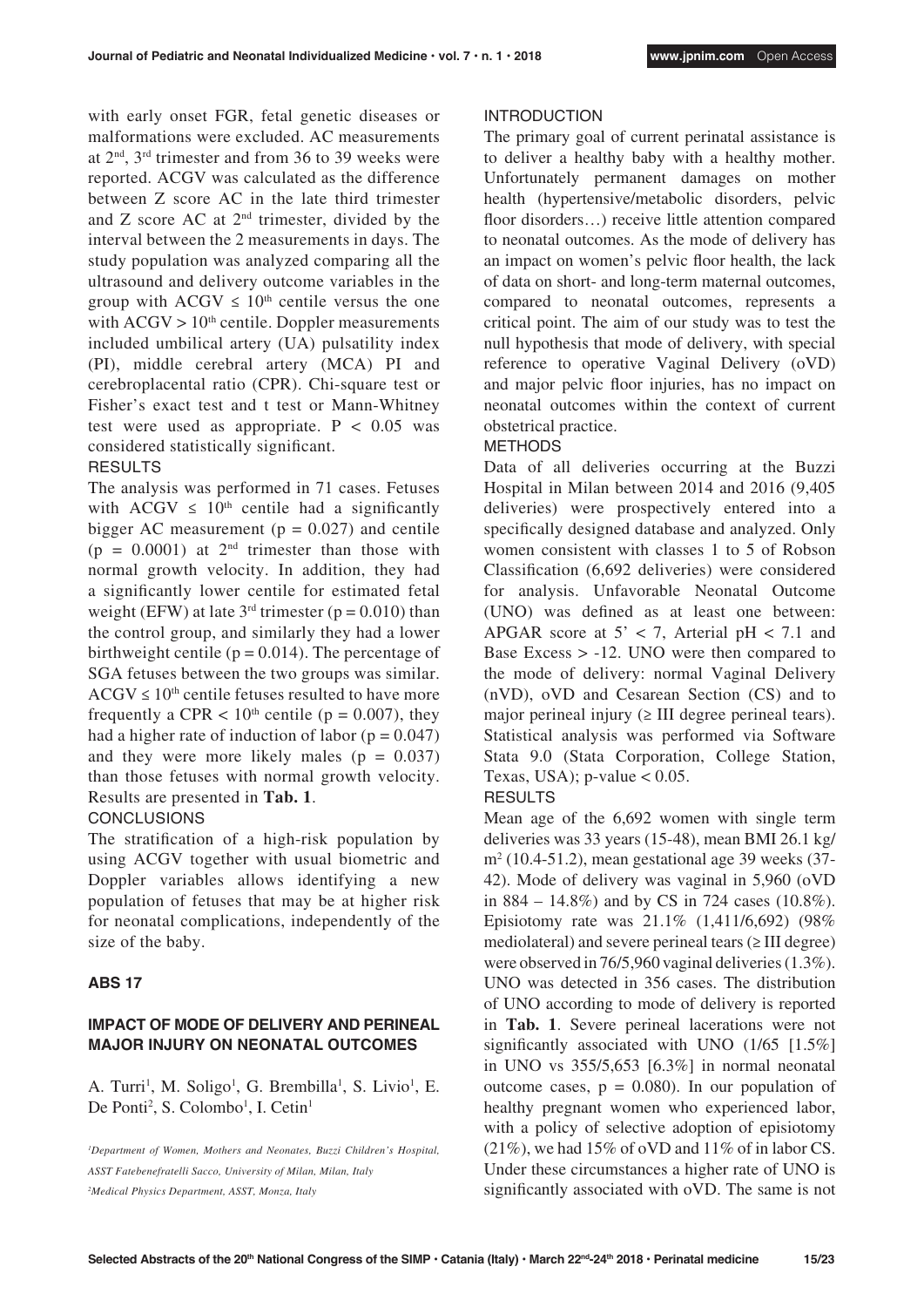|  |  | Table 1 (ABS 17). Distribution of Unfavorable Neonatal Outcome (UNO) according to different mode of delivery. |  |  |  |  |  |  |
|--|--|---------------------------------------------------------------------------------------------------------------|--|--|--|--|--|--|
|--|--|---------------------------------------------------------------------------------------------------------------|--|--|--|--|--|--|

|            | nVD<br>$(n = 5,076)$ | oVD <sup>a</sup><br>$(n = 884)$ | <b>CS</b><br>$(n = 724)$ | p-value  |
|------------|----------------------|---------------------------------|--------------------------|----------|
| <b>UNO</b> | 226/4,300 (5.3%)     | 88/771 (11.4%)                  | 36/639 (5.6%)            | < 0.0001 |

Missing data account for number discrepancies.

nVD: normal Vaginal Delivery; oVD: operative Vaginal Delivery; CS: Cesarean Section; UNO: Unfavorable Neonatal Outcome. a Vacuum Extraction.

true for severe perineal tears, but our numbers are small for this comparison.

#### **CONCLUSIONS**

oVD is significantly associated with UNO. Also Pelvic Floor Dysfunction after delivery is significantly associated with oVD. These data should be critically evaluated and considered when deciding the best mode of delivery.

#### **ABS 18**

### **LOW-RISK MIDWIFE-LED LABOR AND DELIVERY IN A TERTIARY REFERRAL OB-STETRIC CENTER**

A. Turri, F. Fusè, L. Primerano, A. Di Stefano, E. Bottazzoli, O. Fornaciari, D. Di Martino

*Department of Woman, Mother and Neonate, Buzzi Children's Hospital, Biological and Clinical Sciences, University of Milan, Milan, Italy*

#### INTRODUCTION

Aim: to analyse the evolution of midwife-led labor in low-risk women at term.

#### METHODS

Retrospective observational cohort of 966 low-risk pregnancies in spontaneous term labor, selected among a total of 3,069 deliveries occurred in the year 2017, in a tertiary referral centre in Milan. This group of women was managed according to a specific midwife-led labor protocol: the mothers were from 18 to 39 years old and had a BMI < 30 kg/m2 ; pregnancies from assisted reproductive technologies were excluded, except for intrauterine insemination. They all had singleton cephalic fetuses, without any known fetal or maternal pathology, nor during neither before pregnancy. Women with a premature rupture of membrane (< 24 h) and a limpid amniotic fluid, going into spontaneous labor, were included. Primary outcomes were the rate of low-risk deliveries on low-risk labors, according to local criteria of inclusion and exclusion, and the rate of postpartum outcomes.

#### RESULTS

Among the 966 (33%) low-risk women, 55% were nulliparous. Patients admitted to low-risk labor managed to have vaginal delivery in 87% of cases, 10% required vacuum extraction and 3% underwent cesarean section. Of the 966 low-risk women, 372 patients (38.5%) actually had a low-risk vaginal delivery: they included the 23% of nulliparous and the 57% of parous women (blood loss  $\geq$  500 ml occurred in 12% of cases,  $85\%$  was  $\lt$  1.500 ml). episiotomy was performed in 4% of these women and 3rd-4th degree lacerations were observed in 1%. Neonatal adverse outcomes, defined as  $pH < -12$ and Apgar score  $< 7$  at 1', occurred on 0.5% and 0% respectively.

For the remaining 61.5% of patients, deviation from low-risk labor was due to different exclusion criteria: epidural analgesia was performed in 62% of cases, in particular in 51% of the nulliparous and 22% of the parous women, blood loss  $\geq 500$  ml occurred in 15%, episiotomy was performed in  $25\%$  and  $3<sup>rd</sup>-4<sup>th</sup>$ degree lacerations were observed in 2.5% of cases. Considering neonatal adverse outcomes,  $pH < -12$ was registered in 2.9% and Apgar  $<$  7 at 1' in 1.5% of these babies.

#### **CONCLUSIONS**

According to our management, setting a labor as a low-risk one has a positive predictive value of lowrisk delivery of 38.5%. The major cause of deviation from low-risk is epidural analgesia. The satisfying results in terms of post-partum outcomes, compared to the group of women deviating from the low-risk labor, show the efficiency of the previous selection of low-risk labor.

#### **ABS 19**

### **CLINICAL CONTRIBUTION OF POST-MORTEM MRI AFTER INTRA-UTERINE MRI IN EARLY SECOND TRIMESTER TERMINATION OF PREGNANCY FOR CNS DEFECTS**

I. Fantasia<sup>1</sup>, M. Gregori<sup>1</sup>, R. Bussani<sup>2</sup>, F. Zennaro<sup>1</sup>, G. D'Ottavio<sup>1</sup>, L. Monasta<sup>1</sup>, C. Cortivo<sup>1</sup>, M.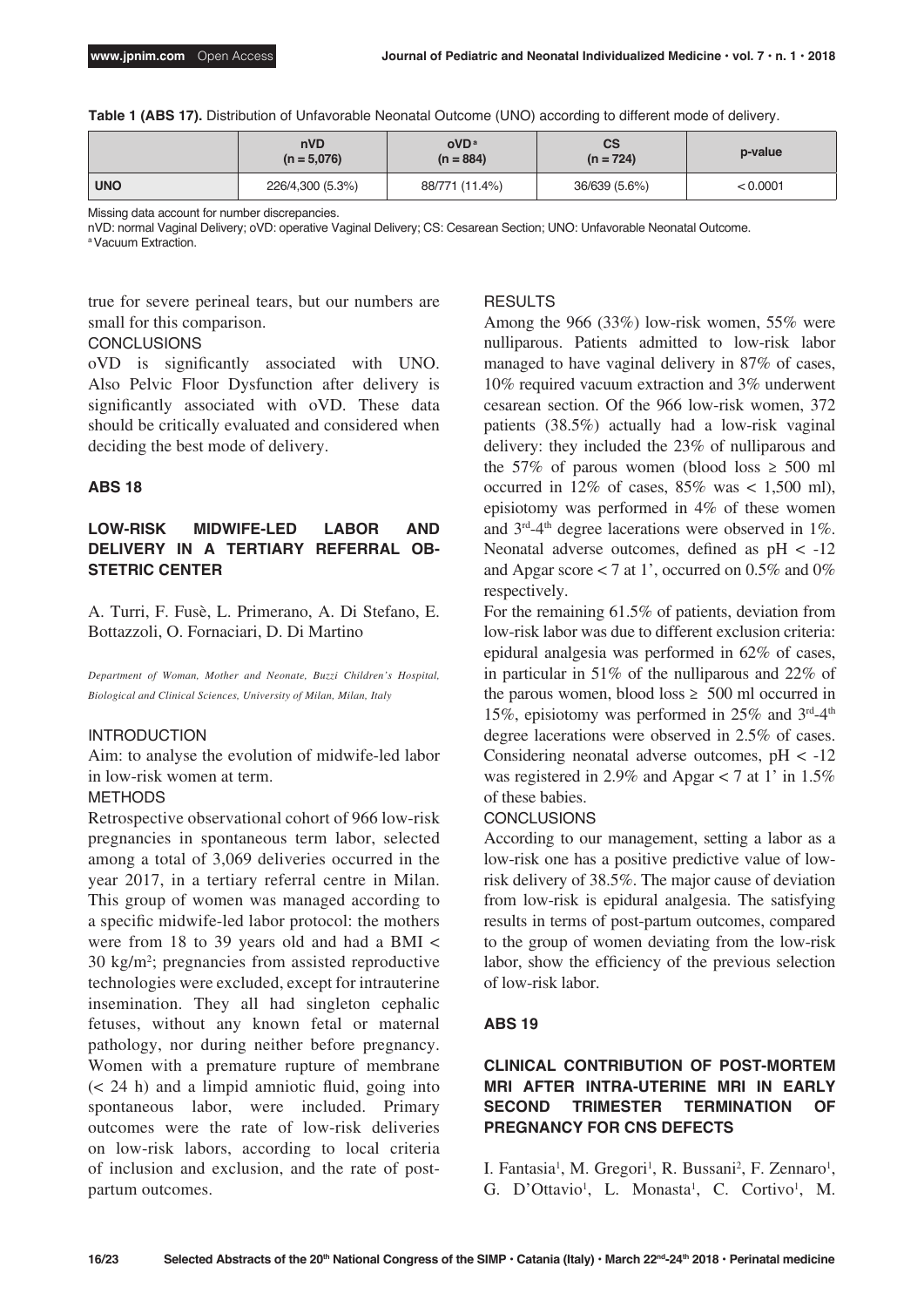Quadrifoglio<sup>1</sup>, G. Maso<sup>1</sup>, G. Ricci<sup>1</sup>, C. Ottaviani<sup>1</sup>, T. Stampalija<sup>1</sup>

*1 Maternal Fetal Department, Institute for Maternal and Child Health, IRCCS Burlo Garofolo, Trieste, Italy*

*2 Institute of Pathology, Trieste University Hospital, Trieste, Italy*

#### INTRODUCTION

Intrauterine magnetic resonance imaging (iuMRI) is a useful imaging technique complementary to prenatal ultrasonography (US), especially for the central nervous system (CNS) malformations. The accuracy of both methods improves with progression of the gestational age. However, due to law that regulates termination of pregnancy (TOP) in our country, there is the need to achieve the diagnosis as soon as 20-22 weeks of gestation. In the early second trimester  $\approx$  22 weeks), as per US examination, there are some limiting factors that may affect the diagnostic accuracy of iuMRI, such as the relatively small size of the fetus and incomplete development of brain structures, its location in the maternal womb, fetal movements and others. Postmortem MRI (pmMRI) is not affected by these factors, except for the incomplete development of the brain structures. We wanted to evaluate whether the above limiting factors might influence the iuMRI accuracy compared to pmMRI in a cohort of fetuses that underwent TOP due to CNS defect in the early second trimester of pregnancy.

#### METHODS

This is a 10 years retrospective study (2007-2017) in a single tertiary referral centre, Institute for Maternal and Child Health IRCCS Burlo Garofolo, Trieste. We included only cases of TOP for CNS malformation that have had performed both iuMRI and pmMRI within one week period. PmMRI is part of an internal protocol, together with other examinations including autopsy, in case of TOP for fetal malformation. Parents' consent is needed for post mortem examinations. Concordance between iuMRI and pmMRI was calculated, and the rate of clinically relevant additional findings provided by pmMRI is reported.

#### RESULTS

Overall, 27 cases were included. Of these, 2 were excluded due to brain autolysis found at pmMRI. Abnormalities of the corpus callosum were the most represented defects (16/25 cases; 64%), either isolated (44%) or associated to other CNS findings (28%). The median GA at iuMRI was 21 weeks, and the median interval between iuMRI and pmMRI was 5 days. The concordance between pmMRI and iuMRI was 100% for the primary diagnosis. In 6 cases (24%) iuMRI added clinically relevant additional findings to US, thereafter confirmed by pmMRI. All cases were related to malformations of cortical development. In 1 case pmMRI identified, in addition to agenesis of corpus callosum, the presence of abnormal cortex sulcation not identified at iuMRI. All diagnoses were confirmed by autopsy. **CONCLUSIONS** 

This study shows that, in the early second trimester and in case of CNS defects, limiting factors such as fetal movements, in womb location and others, have scarce influence on iuMRI accuracy within the diagnostic potentially of the technique itself.

#### **ABS 20**

### **SECOND TRIMESTER ABNORMAL UTERINE ARTERY DOPPLER AS THE MAIN RISK FACTOR FOR PREECLAMPSIA IN WOMEN WITH THROMBOPHILIA AND PREVIOUS THROMBOSIS**

S. Simeone, S. Vannuccini, N. Auzzi, I. Turrini, C. Comito, F. Lisi, F. Vignoli, S. Clemenza, M.P. Rambaldi, S. Ottanelli, C. Serena, F. Mecacci, F. Petraglia

*Department of Maternal-Neonatal Care, DAIMI, Careggi University Hospital, Florence, Italy*

### INTRODUCTION

Thrombophilic conditions and previous thrombosis have been associated to the development of placental complications of pregnancy. In detail, thrombophilia is often described as a risk factor for preeclampsia (PE), fetal growth restriction (FGR) and perinatal death. The aim of this retrospective study was to investigate the impact of multiple risk factors on the development of adverse pregnancy outcome, in a cohort of patients with hereditary thrombophilia and/or previous thrombosis.

MATERIALS AND METHODS

Pregnancy data from 275 patients with hereditary thrombophilia and/or previous thrombosis were collected. The cases were divided into three groups: 77.5% had a hereditary thrombophilia and at least one adverse obstetric outcome; 12.5% had previous thrombosis without thrombophilia; 10.5% had thrombophilia plus previous thrombosis. Prophylactic low-molecular-weight heparin (LMWH), acetylsalicylic acid (ASA) or both were provided in 268 cases. The risk factors considered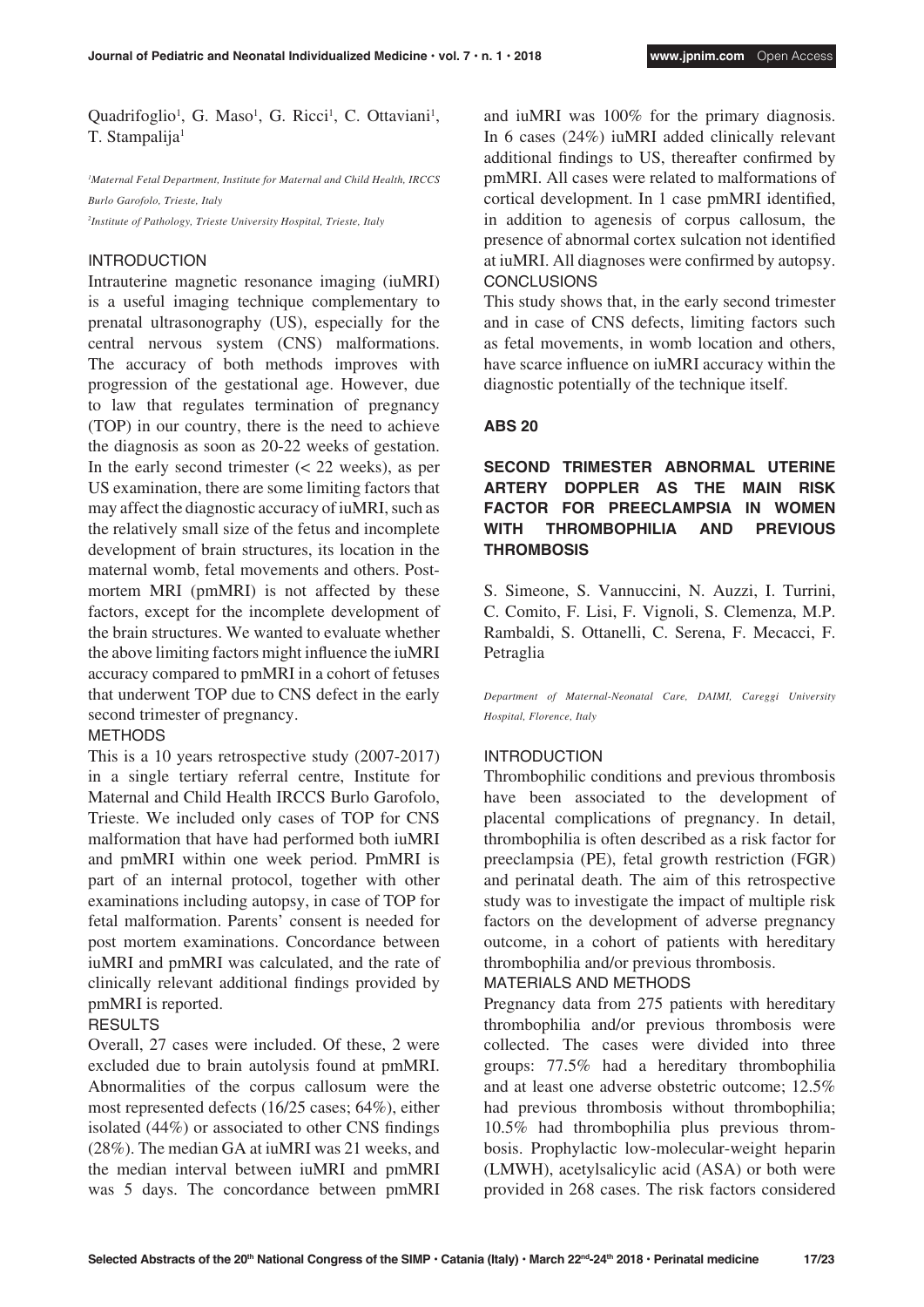for analysis were: age, BMI, 2nd trimester uterine artery (UtA) Doppler, type of prophylaxis, and previous obstetric adverse outcomes.

## RESULTS

The outcome considered were: FGR, PE, intrauterine fetal death (IUFD), Apgar score < 7, umbilical artery pH  $95<sup>th</sup>$  centile in 5.1% of cases, while the overall frequency of PE and FGR was 2.5% and 13.5%, respectively. Two cases of IUFD occurred, both in pregnancies characterized by V Leiden factor mutation, in association with FGR. The Chi-square test and ANOVA did not identify significant differences in terms of risk association with the considered outcomes. Logistic regression analysis reported significant results in terms of association between abnormal UtA Doppler and FGR ( $p = 0.0196$ , OR 4), and previous adverse obstetric outcomes and FGR  $(p = 0.04, \text{OR } 2.5)$ . PE was significantly associated with second trimester abnormal UtA Doppler  $(p = 0.022, \text{OR } 8)$ .

### **CONCLUSIONS**

Even when considering a treated cohort, women with risk factors for or previous thrombosis have a higher frequency of placental complications when compared to general population. UtA Doppler stands as the main tool in order to identify the cases at risk of developing severe complications. Accurate obstetric history also should address close monitoring.

#### **ABS 21**

### **FETAL RHD DETECTION FROM CIRCULATING CELL-FREE FETAL DNA IN MATERNAL PLASMA: VALIDATION OF A COMMERCIAL KIT USING AUTOMATIC EXTRACTION AND FROZEN DNA**

I. Fantasia<sup>1</sup>, D. Londero<sup>2</sup>, E. Castro Silva<sup>1</sup>, M. Candolini<sup>2</sup>, C. Cortivo<sup>1</sup>, V. Pecile<sup>1</sup>, C. Dreossi<sup>2</sup>, D. Bolzicco<sup>2</sup>, V. De Angelis<sup>2</sup>, T. Stampalija<sup>1</sup>

*1 Maternal Fetal Department, Institute for Maternal and Child Health, IRCCS Burlo Garofolo, Trieste, Italy*

*2 Department of Transfusion Medicine, AOU, Udine, Italy*

#### INTRODUCTION

Recent introduction of fetal RHD genotyping on cell-free fetal DNA (cffDNA) circulating in maternal plasma represents a big step forward in the management of RhD negative pregnant women and haemolytic disease of the fetus and the newborn. Non-invasive determination of fetal

RHD genotype would allow for targeted maternal antenatal anti-D prophylaxis and, consequent, reduction of use of Rhesus-immune globulin with numerous advantages (at present, according to local protocol, RhD pregnant women receive at least 1 anti-D prophylaxis around 28 weeks of gestation). Some Countries already implemented this screening at national level. However, validation of the method is mandatory before clinical application. GENIC is a regional grant project on validation of fetal RHD genotyping on cffDNA. The final goal of the project is to realize a multidisciplinary protocol and introduce the screening of fetal RHD genotype in RhD negative pregnant women at a regional level (Friuli-Venezia-Giulia). Herein, we describe the results of the validation process.

#### MATERIAL AND METHODS

The recruitment of RhD negative pregnant women  $(n = 189)$  at different gestational ages was performed at Institute for Maternal and Child Health IRCCS Burlo Garofolo, Trieste. DNA extraction and fetal RHD genotyping was performed at Laboratory of Immuno-Haematology, ASUIUD, Udine. Fetal DNA extraction was performed from 52 maternal plasma samples through manual and automated method. Real time PCR Free DNA fetal Kit® RHD was applied for RHD genotyping. Several aspects of the validation process were evaluated (analysis on manual vs. automated fetal DNA extraction, and fresh vs. frozen extracted fetal DNA, respectively) in order to test the differences between the techniques and to evaluate the stability of the DNA. Tests were performed in double and in different days. The results of the analysis were compared with cord blood fetal RhD.

### RESULTS

Overall, 259 genotyping tests were performed. The concordance between fetal RHD genotyping on cffDNA and fetal cord blood RhD determination was 100% (41 fetuses resulted RhD positive, and 11 RhD negative). No differences were observed between manually or automatically extracted fetal DNA, nor for fresh or frozen extracted fetal DNA. **CONCLUSIONS** 

These findings confirm the feasibility of fetal RHD determination on cffDNA, and prove the reliability of the analysis even on frozen extracted fetal DNA. The latter might be determinant in the organization of a screening program for a vast area. In our cohort of 52 women, in 11 antenatal anti-D prophylaxis could be avoided. These data encourage for the realization of a regional screening program.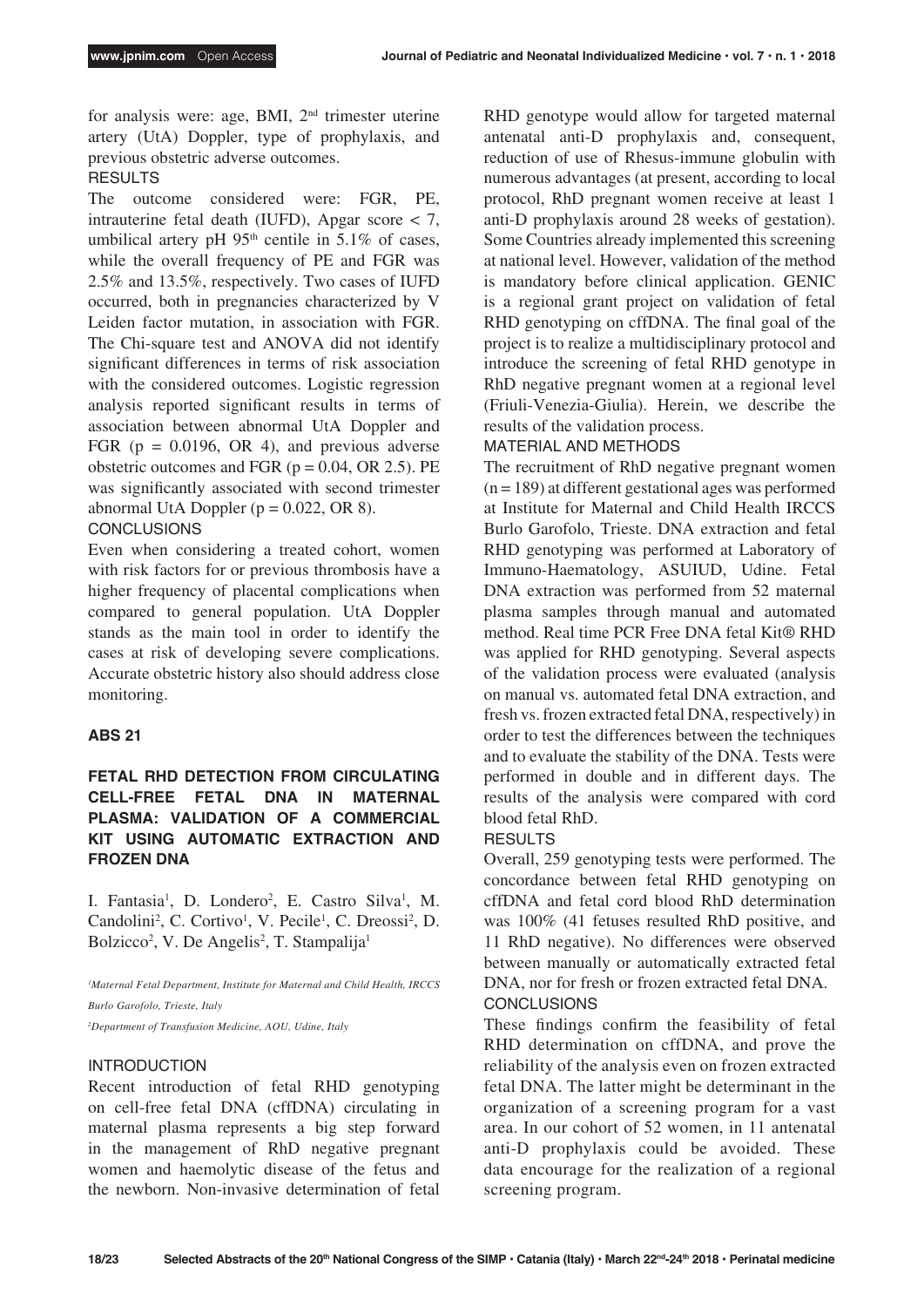#### AKNOWLEDGMENTS

We would like to thank Friuli Venezia Giulia region for supporting this study with the following grant: Concessione di contributi per ricerca clinica, traslazionale, di base, epidemiologica e organizzativa (legge regionale 17/2014).

#### **ABS 22**

### **COMBINED FIRST TRIMESTER SCREEN VERSUS FETAL CELL-FREE DNA TEST: WHICH SCREENING STRATEGY?**

F. Pinto<sup>1</sup>, S. Visentin<sup>1</sup>, E. Duro<sup>1</sup>, A.P. Londero<sup>2</sup>, M. Calanducci<sup>1</sup>, I. Dal Molin<sup>1</sup>, E. Cosmi<sup>1</sup>

<sup>1</sup>Department of Women's and Children's Health, University of Padua, Padua, *Italy*

*2 Unit of Obstetrics and Gynecology, S. Polo Hospital, Monfalcone (GO), Italy*

#### INTRODUCTION

Nowadays, screening for chromosomal abnormalities has become part of obstetric management. The new Italian essential level of assistance (LEA) extends the first trimester combined screening to the entire population, offering the invasive diagnosis in presents of a risk  $\geq$  1/300. The most recent introduction of fetal cell-free DNA (cfDNA) in maternal blood testing (non invasive prenatal testing - NIPT) has highly improved the detection rate of the common fetal autosomal trisomies. Aim: The primary purpose is to compare the different prenatal screening strategies of trisomy 21, 18 and 13 about their effectiveness, rate of invasive procedures and associated costs in a specific geographic area (Padua). The second aim was to identify the most cost-effective screening strategy in the regional prenatal screening protocol. MATERIAL AND METHODS

It was a retrospective evaluation of the principal first trimester methods of screening of fetal aneuploidies in 1,719 patients with singleton pregnancies who delivered at the Obstetrical Clinic of Padua University, from June  $1^{st}$  2016 until May 31<sup>st</sup> 2017. Four groups of patients were identified, according to the chosen screening type. Demographic data and screening results were collected for each clinical group. Not considering those patients that did not performe a screening or prenatal diagnosis, three possible prenatal screening strategies were evaluated: 1) first trimester combined screening (FTCS) followed by invasive test in high risk patients; 2) fetal cfDNA on maternal blood followed by invasive in high risk patients; 3) contingent model followed by invasive in high-risk patients  $(\geq 1/50)$ , and fetal cfDNA testing in intermediate risk patients (between 1/51-1/300 (3rd A option) or between 1/51-1/1,000 (3rd B option). Finally, based on the population data, prenatal screening costs estimation has been performed for each proposed screening strategy.

### RESULTS

47.4% of the population did not undergo any prenatal screening/diagnosis, 24.1% was screened with FTCS, 14.1% chose fetal DNA testing and 14.4% underwent invasive diagnosis. Overall, 1 case of trisomy 18 and 13 cases of trisomy 21 were diagnosed, 3 of which at birth in non-screened patients. In the first screening strategy (FTCS), the detection and the invasive testing rate were 90% and 5.58%, respectively, with an estimated cost/patient of 112.34  $\epsilon$ . In the second group (fetal cfDNA), the detection and the invasive testing rate were 99.2% and 5.29%, with an estimated cost/patient of 579.10  $\epsilon$ . In the third strategy, the results were different in the 2 subgroups. In the  $3<sup>rd</sup>$  A option, the detection rate and invasive testing rate were 90% and 2.67%, respectively, with an estimated cost/patient was 117.66  $\epsilon$ . In the 3<sup>rd</sup> B option, the detection rate and invasive test rating was 97% and 2.97%, respectively, with an estimated cost/patient was 173.216 €.

#### **CONCLUSIONS**

The contingent model seems to be the most suitable screening strategy because it ensures the best cost/ efficiency ratio.

#### **ABS 23**

### **LATENT SYPHILIS IN PREGNANT MIGRANTS: TO TREAT OR NOT TO TREAT?**

M.C. La Milia, S. Perossini, E. Tamburrini, P. Valentini, A. Turriziani Colonna, A. Vidiri, A. Lanzone, G. Scambia, A.F. Cavaliere

*Gemelli University Hospital, Università Cattolica del Sacro Cuore, Rome, Italy*

#### INTRODUCTION

During the last decade the European prevalence of syphilis in pregnancy has increased, in particular among migrant women. Latent syphilis can be vertically transmitted in any phase of pregnancy, even though asymptomatic. Diagnosis and treatment are mandatory in pregnant women to avoid transmission. In case of previous treatment out of pregnancy a doubt is posed on repeated treatment during gestation, unless the patient is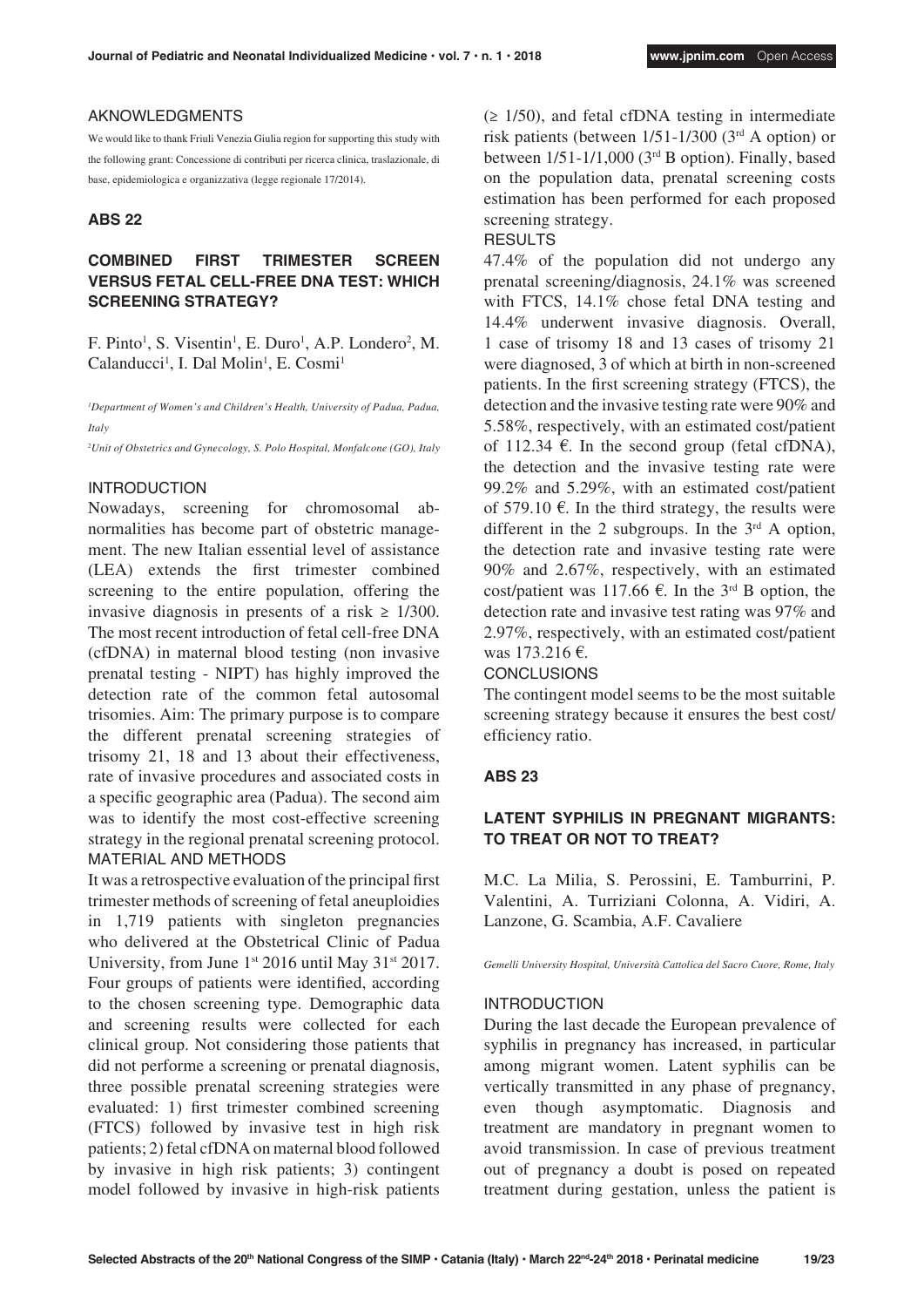found to be at risk of new exposure. We report our experience on women affected by latent syphilis treated with penicillin during pregnancy.

### METHODS

We included all pregnant patients with a positive lab result to syphilis referred to our center. In case of positivity to screening tests, confirmatory ones were performed. Maternal and fetal evaluation, such as prenatal ultrasound and complete workup, was carried out. Our strategy consisted of treatment with benzathine benzylpenicillin total dose of 7,200,000 IU administered at diagnosis in all cases of latent syphilis, with no exclusion criteria. According to the literature, the use of penicillin in pregnancy is completely safe. We performed follow up for fetoneonatal signs of disease, pregnancy outcome and vertical transmission rates. We report follow up data on children up to 12 months.

### RESULTS

In the last 3 years we observed 57 cases of non-Italian pregnant women with latent syphilis. In this study we excluded 16 patients, because the neonatal follow up is still ongoing. 30% of our patients reported to have had previous diagnosis and adequate treatment, and claimed of being at low risk of reinfection. All pregnancies were singleton. Treatment was preferentially administered within the first half of the second trimester, or at the latest one month before delivery. Timing and modality of delivery were not managed based on maternal latent syphilis, and no difference was shown with low risk pregnancies. No adverse outcomes were observed in terms of allergic reactions to therapy. Maternal complications such as hypertension, diabetes and hepatosis and fetal teratogenic effects we not found. No case of neonatal infection was reported.

### CONCLUSIONS

Screening tests for syphilis should be performed in preconceptional period. When not done, every expectant mother must be tested during the first trimester or, at least on the first visit. In confirmed cases, we suggest pharmacological treatment for all patients with latent syphilis, even when previous treatment is reported. In our experience, this therapeutic approach determined absence of vertical transmission with no adverse outcome in both mother and child.

### **ABS 24**

### **CLINICAL OR ECHOGRAPHIC EVALUATION FOR PREDICTION OF NEONATAL WEIGHT?**

M. Giannone<sup>1</sup>, S. Visentin<sup>1</sup>, T. Ballarin<sup>1</sup>, E. Riviello<sup>1</sup>, F. Pinto<sup>1</sup>, A.P. Londero<sup>2</sup>, E. Cosmi<sup>1</sup>

<sup>1</sup>Department of Woman and Child Health, University of Padua, Padua, Italy *2 San Polo Hospital, Monfalcone (GO), Italy*

### INTRODUCTION

Fetal weight estimation in pregnancy is aimed at identifying fetal growth abnormalities, such as large for gestational age fetuses (LGA) and fetal growth restriction (FGR), often associated with neonatal morbidity and mortality. The most common methods are the clinical approach and the obstetrical ultrasounds scan (US). Currently, US is not included in the monitoring of the second half of pregnancy, except in cases where an impaired growth or other maternal-fetal abnormalities are suspected. The aim of the study was to compare the predictive value of estimated fetal weight at birth by symphysis-fundus measurement and US in the late third trimester. The second purpose was to compare the predictive role of birth weight estimation by US at 28-32 versus 36-38 gestational weeks.

### MATERIALS AND METHODS

Singleton and physiological pregnancies were enrolled between 36 and 38 gestational weeks, from July until October 2017, at the Maternal and Fetal Medicine Unit of the Department of Woman and Child Health, in Padua. All patients had a previous US performed at 28-32 weeks of pregnancy. Symphysis-fundus measurement (Johnson's formula) and obstetrical US (Hadlock's and Scioscia's formulas) were performed for all the women by two experienced operators. Estimated fetal weight was transformed into Standard Deviation Score (SDS) on the base of the neonatal anthropometric charts (INeS 2010). All data about maternal and neonatal outcome were collected at the delivery.

### RESULTS

50 patients were enrolled in this study. The mean gestational age at clinical and US evaluations was  $37.08 \ (\pm 0.91)$  weeks of pregnancy, and at delivery was 39.23 weeks  $(\pm 0.98)$ . The mean birthweight was 3,394.83 g  $(\pm 427.72)$ . At a first analysis, Hadlock's, Scioscia's and Johnson's formulas were all found to be significantly correlated with the neonatal weight  $(r = 0.67, 0.40, 0.65)$ . The Hadlock's formula seemed to have the best predictive capability for FGR. Considering the estimation in LGA fetuses, the best specificity was found in Scioscia's formula (94.6%) and the best sensitivity in the Johnson's (100%). The latter significantly overestimates the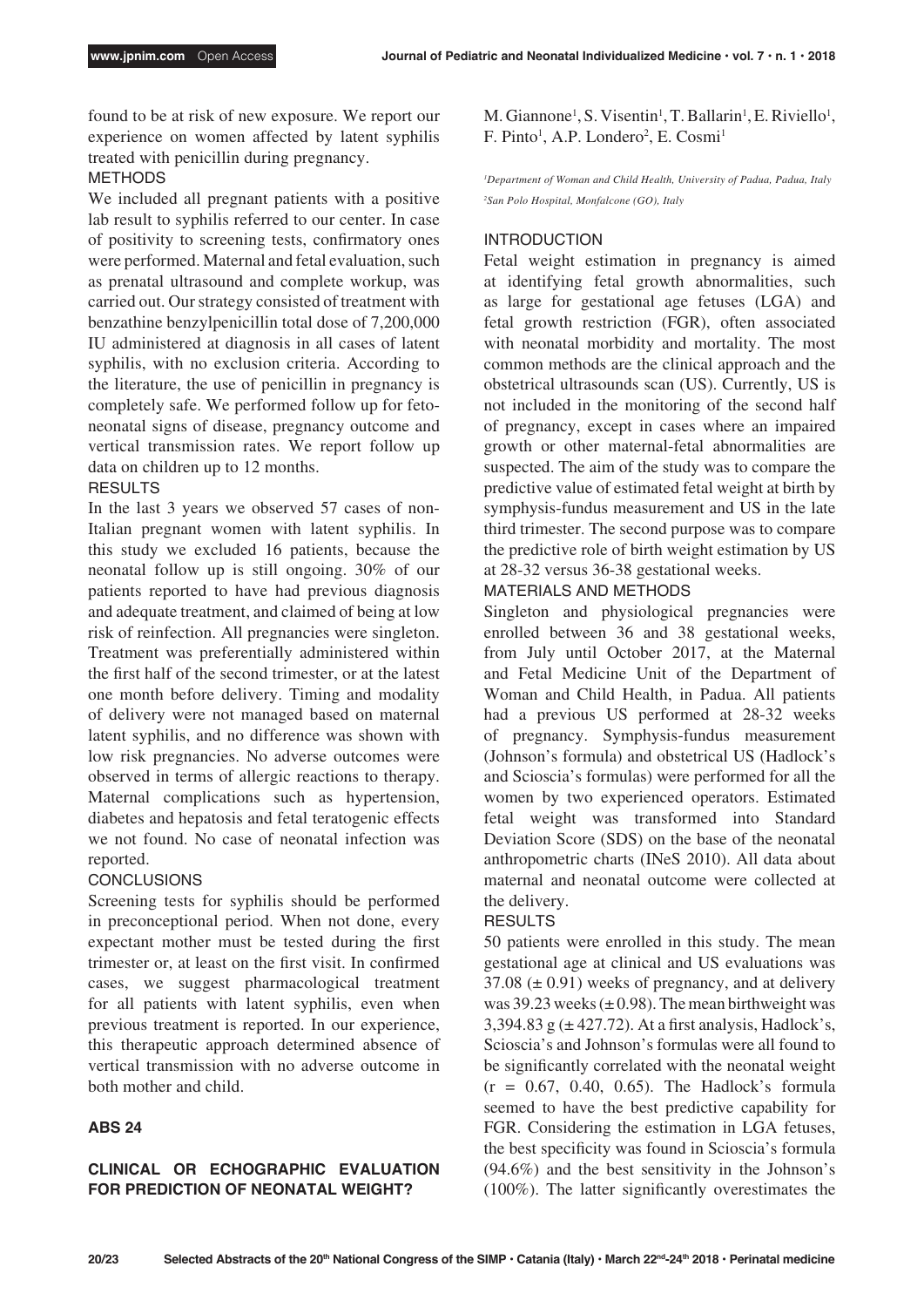neonatal weight ( $p < 0.05$ ). Finally, US performed at 28-32 weeks of pregnancy demonstrated less accuracy and a significant overestimation of the neonatal weight than the US performed at 36-38 weeks ( $p < 0.05$ )

### **CONCLUSION**

Obstetrical US remains the most accurate method in the prediction of neonatal weight and in the detection of fetal growth restrictions. Moreover, estimation by US is even more accurate if performed in late pregnancy, than in the early third trimester.

### **ABS 25**

### **THE ROLE OF CEREBROPLACENTAL RATIO TO PREDICT NEONATAL OUTCOME IN FETUSES WITH INTRAUTERINE GROWTH RESTRICTION**

M. Calanducci<sup>1</sup>, S. Visentin<sup>1</sup>, M. Giannone<sup>1</sup>, M. Pinto<sup>1</sup>, G. Montan<sup>1</sup>, A.P. Londero<sup>2</sup>, E. Cosmi<sup>1</sup>

<sup>1</sup>Department of Women's and Children's Health, University of Padua, Padua, *Italy* 

*2 San Polo Hospital, Monfalcone (GO), Italy*

#### INTRODUCTION

Cerebroplacental ratio (CPR), the ratio between fetal middle cerebral artery (MCA) pulsatility index (PI) and umbilical artery (UA) PI, is usually associated with an adverse neonatal outcome when less than 1 in intrauterine growth restricted (IUGR) fetuses. The CPR role in the management of late IUGR fetuses during pregnancy and in the timing of delivery is still controversial. Aim: to evaluate the role of CPR in predicting short-term neonatal outcomes in late IUGR fetuses.

#### METHODS

This was a retrospective study performed at the Department of Woman's and Child's Health of Padua University from February 2010 to December 2017. IUGR was defined as a fetus with an abdominal circumference and/or an estimated fetal weight (EFW) below the  $10<sup>th</sup>$ percentile for gestational age, with normal or abnormal maternal-fetal Doppler velocimetry. IUGR patients were enrolled during an ultrasound scan performed after the suspicious of intrauterine restriction or during the routine scan of the third trimester, as control patients. The control group was defined by an EFW between the 10<sup>th</sup> and 95<sup>th</sup> percentile for gestational age. Exclusion criteria were: autoimmune, endocrine and metabolic diseases; twin gestations, fetal chromosomal and morphological abnormalities and infections. An UA and uterine arteries  $PI > 2$  standard deviations for gestational age were defined abnormal. CPR was defined pathological when 95<sup>th</sup> percentile, all for gestational age).

**RESULTS** 

45.5% of IUGR fetuses showed a CPR < 1. Median gestational age at birth was 34 weeks (range 31- 37) and median weight at birth was 1,607.5 grams (range 1,277.8 g-2,273.7 g). 78% of cases required cesarean delivery (26% for Doppler abnormalities). Median Apgar score was 7 (6-9) at 1' min and 9 (8-9) at 5' min. NICU hospitalization occurred in 41.6% of cases; 13.39% of infants showed signs of systemic infection, 1.57% had IVH and 11.2% presented feeding problems. Finally, there was a positive correlation between CPR < 1 and admission in NICU (OR 5.77) and neonatal sepsis (OR 24.03).

### **CONCLUSIONS**

CPR ratio seems to be useful for obstetric management and prediction of neonatal outcome in late IUGR. This study showed a possible association between CPR < 1 and a worse neonatal short-term outcome.

#### **ABS 26**

### **INDUCTION OF LABOR WITH THE USE OF PROSTAGLANDINS: PSYCHOLOGICAL OUT-COMES**

A. Chiodo<sup>1</sup>, A. Marceddu<sup>1</sup>, C. Ronchetti<sup>1</sup>, M. Matta<sup>2</sup>, A.M. Paoletti<sup>1</sup>, V. Mais<sup>1</sup>, A. Meloni<sup>1</sup>

<sup>1</sup>Obstetrics and Gynecology Unit, Maternal Neonatal Department, Azienda *Ospedaliera Universitaria (AOU), Cagliari, Italy*

*2 Harvey Course of Medicine and Surgery, Pavia University, Pavia, Italy*

#### INTRODUCTION

Induction of labor it's an option when maternal and fetal benefits derived from it overcome the advantages of waiting for the spontaneous onset of labor. This study aims at understanding how induction may affect psychological wellbeing after delivery.

#### MATERIAL AND METHODS

Women admitted for induction with prostaglandins at the Obstetric and Gynecological Clinic of the University Hospital of Monserrato (AOU Cagliari) were recruited between August 1, 2016 and August 1, 2017. The Edinburgh Postnatal Depression Scale (EPDS) was used within 72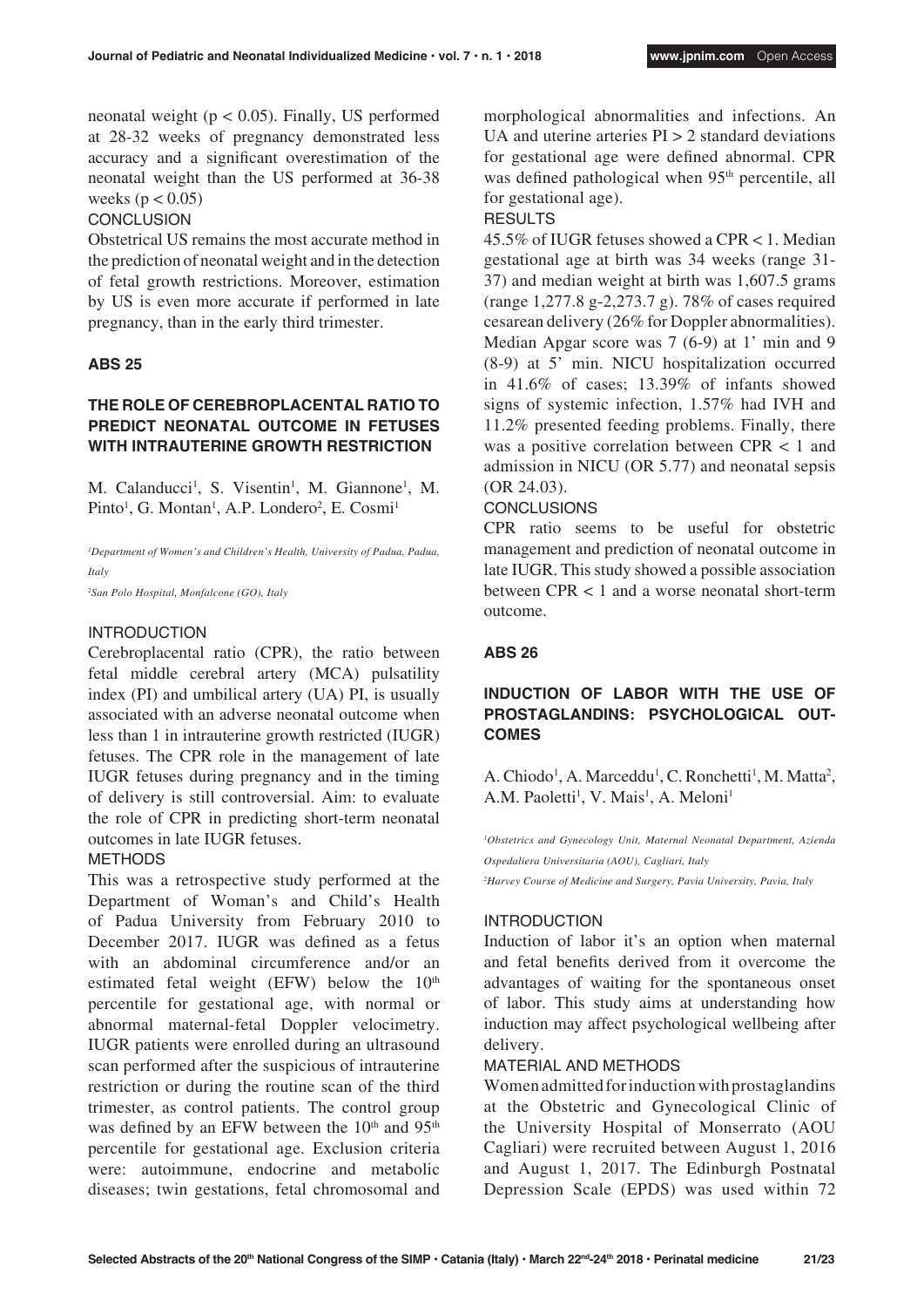hours from delivery to evaluate psychological outcomes as it is the most widely used screening instrument for postpartum depression. A nonparametric correlation was applied, dividing the sample into subgroups according to parity, number of prostaglandin administrations, time between induction and delivery, type of delivery, availability of rooming-in or transfer of the newborn into the neonatal ward for mild or severe pathology and EPDS score values (the significant results are written in bold in **Tables 1-3**).

#### RESULTS

In the period of time considered, 273 of 1,767 women (15.45%) were induced primarily for rupture of membranes > 24 hours and postterm pregnancy. Our study included 162 women (59.34%) with a completed EPDS questionnaire: of these 121 (74.7%) were nulliparous, 140 (86.4%) were induced once, 79 (48.8%) gave birth one day after induction, 122 (75.31%) had a vaginal delivery of which 94 (58.33%) spontaneous and 28 (17.28%) through operative

**Table 1 (ABS 26).** Correlation between days from the first prostaglandin-administration and delivery and the other variables in the sample of women who underwent induction (n = 162): nulliparous women need more time from induction, are induced more times, have a higher incidence of operative deliveries and higher Edinburgh Postnatal Depression Scale (EPDS) scores.

|                          |                                                  | <b>Parity</b><br>(nulliparous $= 0$<br><b>versus</b><br>pluriparous $\geq$ 1) | Number of<br><b>inductions</b> | Type of<br>delivery<br>(vaginal birth<br>$= 0$ , $AV = 1$ ,<br>$CS = 2$ | Rooming-in or<br>transfer of the<br>newborn into<br>the neonatal<br>ward | <b>EPDS</b> score<br>(values between)<br>0 and 23) |          |
|--------------------------|--------------------------------------------------|-------------------------------------------------------------------------------|--------------------------------|-------------------------------------------------------------------------|--------------------------------------------------------------------------|----------------------------------------------------|----------|
| Spearman's<br><b>Rho</b> | Days from<br>the first                           | Correlation<br>Coefficient                                                    | $-336**$                       | $.627**$                                                                | $.261**$                                                                 | $-0.28$                                            | $.170**$ |
|                          | prostaglandin-<br>administration<br>and delivery | Sign. (two<br>tailed)                                                         | .000                           | .000                                                                    | .001                                                                     | .725                                               | .031     |
|                          |                                                  | N                                                                             | 162                            | 162                                                                     | 162                                                                      | 162                                                | 162      |

AV: vacuum application; EPDS: Edinburgh Postnatal Depression Scale.

**Table 2 (ABS 26).** Correlation between the type of delivery and the other variables in the sample of women who underwent induction ( $n = 162$ ).

|                                   |                                                                | <b>Parity</b><br>(nulliparous $= 0$<br><b>versus</b><br>pluriparous $\geq$ 1) | Number of<br><b>inductions</b> | Days from<br>the first<br>prostaglandin-<br>administration<br>and delivery | Rooming-in or<br>transfer of the<br>newborn into<br>the neonatal<br>ward | <b>EPDS</b> score<br>(values between<br>0 and 23) |         |
|-----------------------------------|----------------------------------------------------------------|-------------------------------------------------------------------------------|--------------------------------|----------------------------------------------------------------------------|--------------------------------------------------------------------------|---------------------------------------------------|---------|
| Spearman's<br><b>Rho</b><br>$= 2$ | Type of<br>delivery<br>(vaginal birth<br>$= 0$ , AV $= 1$ , CS | Correlation<br><b>Coefficient</b>                                             | $-262**$                       | $.214***$                                                                  | .261                                                                     | $-0.31$                                           | $.164*$ |
|                                   |                                                                | Sign. (two<br>tailed)                                                         | .001                           | .006                                                                       | .001                                                                     | .699                                              | .037    |
|                                   |                                                                | N                                                                             | 162                            | 162                                                                        | 162                                                                      | 162                                               | 162     |

AV: vacuum application; EPDS: Edinburgh Postnatal Depression Scale.

**Table 3 (ABS 26).** Correlation between the operative vaginal delivery and EPDS scores in the sample of women who underwent induction (n = 162): women with operative vaginal delivery need more time from induction, are induced more times, have a higher EPDS scores.

|                          |                                                                         |                            | <b>Parity</b><br>(nulliparous $= 0$<br><b>versus</b><br>pluriparous $\geq$ 1) | Number of<br><b>inductions</b> | Days from the first<br>prostaglandin-<br>administration and<br>delivery | Rooming-in or<br>transfer of the<br>newborn into the<br>neonatal ward |
|--------------------------|-------------------------------------------------------------------------|----------------------------|-------------------------------------------------------------------------------|--------------------------------|-------------------------------------------------------------------------|-----------------------------------------------------------------------|
| Spearman's<br><b>Rho</b> | <b>EPDS</b> scores<br>in women<br>with vaginal<br>operative<br>delivery | Correlation<br>Coefficient | .207                                                                          | $.431**$                       | $.523**$                                                                | .080                                                                  |
|                          |                                                                         | Sign. (two<br>tailed)      | .291                                                                          | .022                           | .004                                                                    | .686                                                                  |
|                          |                                                                         | N                          | 28                                                                            | 28                             | 28                                                                      | 28                                                                    |

EPDS: Edinburgh Postnatal Depression Scale.